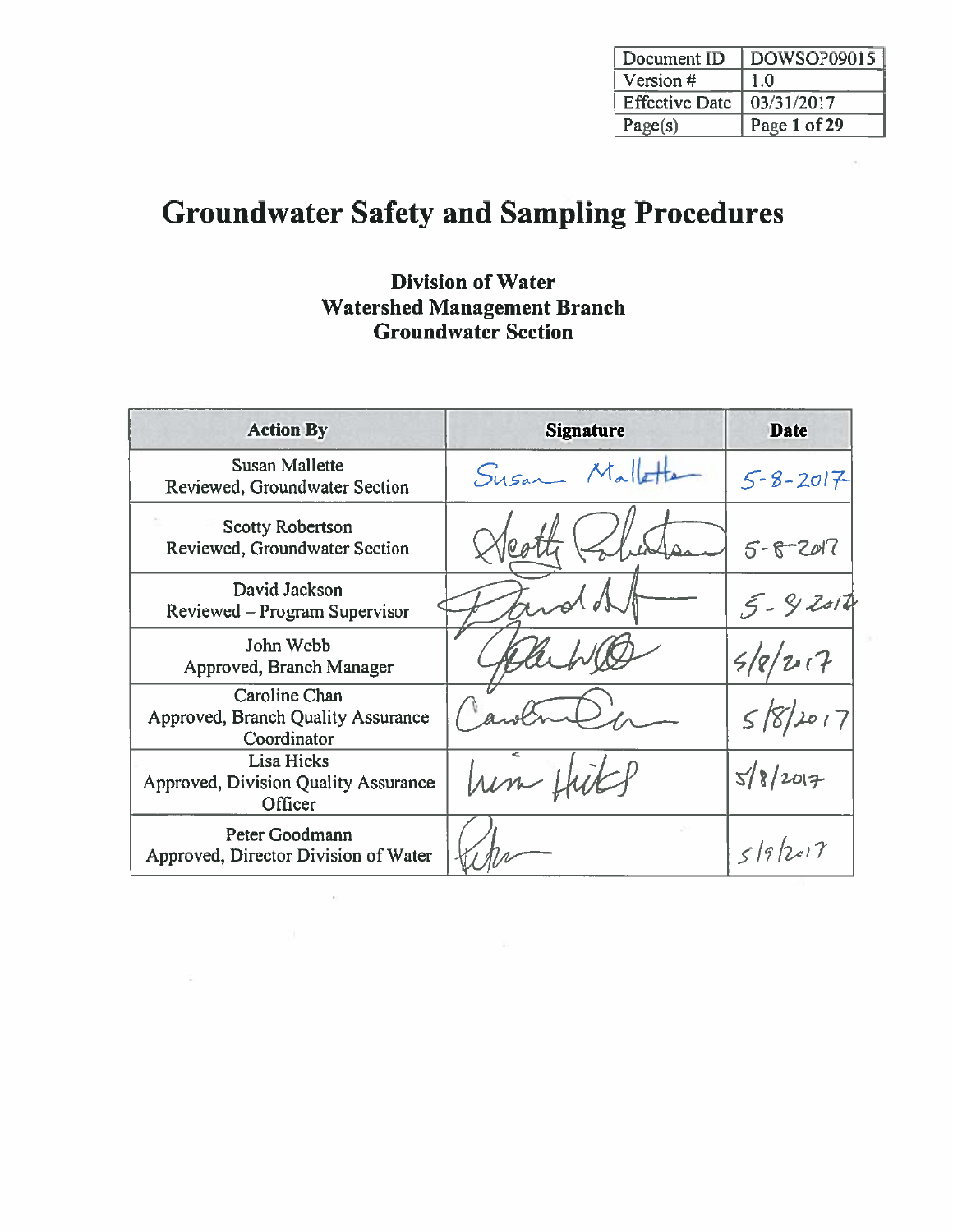| Document ID           | DOWSOP09015  |
|-----------------------|--------------|
| Version $#$           | 10           |
| <b>Effective Date</b> | 03/31/2017   |
| Page(s)               | Page 2 of 29 |

#### **Document Revision History**

| Date of Revision | Page(s) Revised        | Revision Explanation       |
|------------------|------------------------|----------------------------|
| Revision 1.0     | <b>Entire Document</b> | Re-formatted and re-worked |
| 03/20/2017       |                        | from the revision 0.0, SOP |
|                  |                        | 'Groundwater Safe          |
|                  |                        | Sampling Procedures'       |
|                  |                        |                            |
|                  |                        |                            |
|                  |                        |                            |
|                  |                        |                            |
|                  |                        |                            |
|                  |                        |                            |
|                  |                        |                            |
|                  |                        |                            |
|                  |                        |                            |
|                  |                        |                            |
|                  |                        |                            |
|                  |                        |                            |
|                  |                        |                            |
|                  |                        |                            |
|                  |                        |                            |
|                  |                        |                            |
|                  |                        |                            |
|                  |                        |                            |
|                  |                        |                            |
|                  |                        |                            |
|                  |                        |                            |
|                  |                        |                            |
|                  |                        |                            |

**Suggested Citation**: Kentucky Division of Water (KDOW). 2017. Groundwater Sampling Procedures. Kentucky Department for Environmental Protection, Frankfort, Kentucky.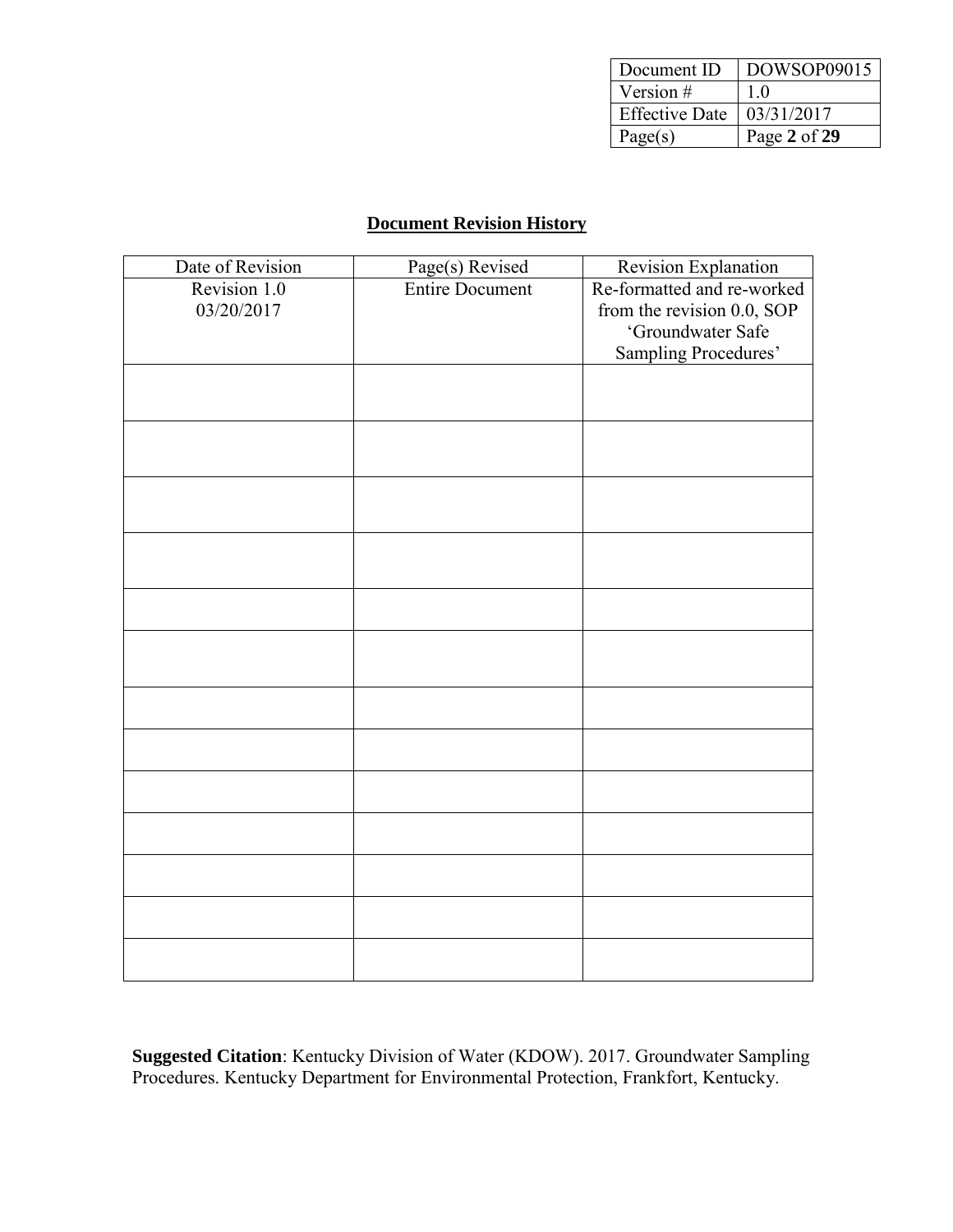| Document ID           | DOWSOP09015  |
|-----------------------|--------------|
| Version $#$           | 10           |
| <b>Effective Date</b> | 03/31/2017   |
| Page(s)               | Page 3 of 29 |

#### **Table of Contents**

| 1.                                                                    |  |
|-----------------------------------------------------------------------|--|
| 2.                                                                    |  |
| 3.                                                                    |  |
| 4.                                                                    |  |
| 5.                                                                    |  |
| 6.                                                                    |  |
| 7.                                                                    |  |
| 8.                                                                    |  |
|                                                                       |  |
|                                                                       |  |
|                                                                       |  |
|                                                                       |  |
|                                                                       |  |
|                                                                       |  |
|                                                                       |  |
|                                                                       |  |
|                                                                       |  |
| Sampling Groundwater for Volatile Organic Compounds (VOC) Analysis 11 |  |
|                                                                       |  |
|                                                                       |  |
|                                                                       |  |
|                                                                       |  |
|                                                                       |  |
|                                                                       |  |
|                                                                       |  |
|                                                                       |  |
|                                                                       |  |
| 9.                                                                    |  |
| 10.                                                                   |  |
| 11                                                                    |  |
| 12.                                                                   |  |

#### **Attachments**

| Attachment 1 - Worksite Hazard Assessment form  |
|-------------------------------------------------|
| Attachment 2 - Workman's Compensation Form IA-1 |
| Attachment 3 – Supplies and Check List          |
| Attachment 4 - Bacteria Bench Sheet             |
| Attachment 5 – Example COC                      |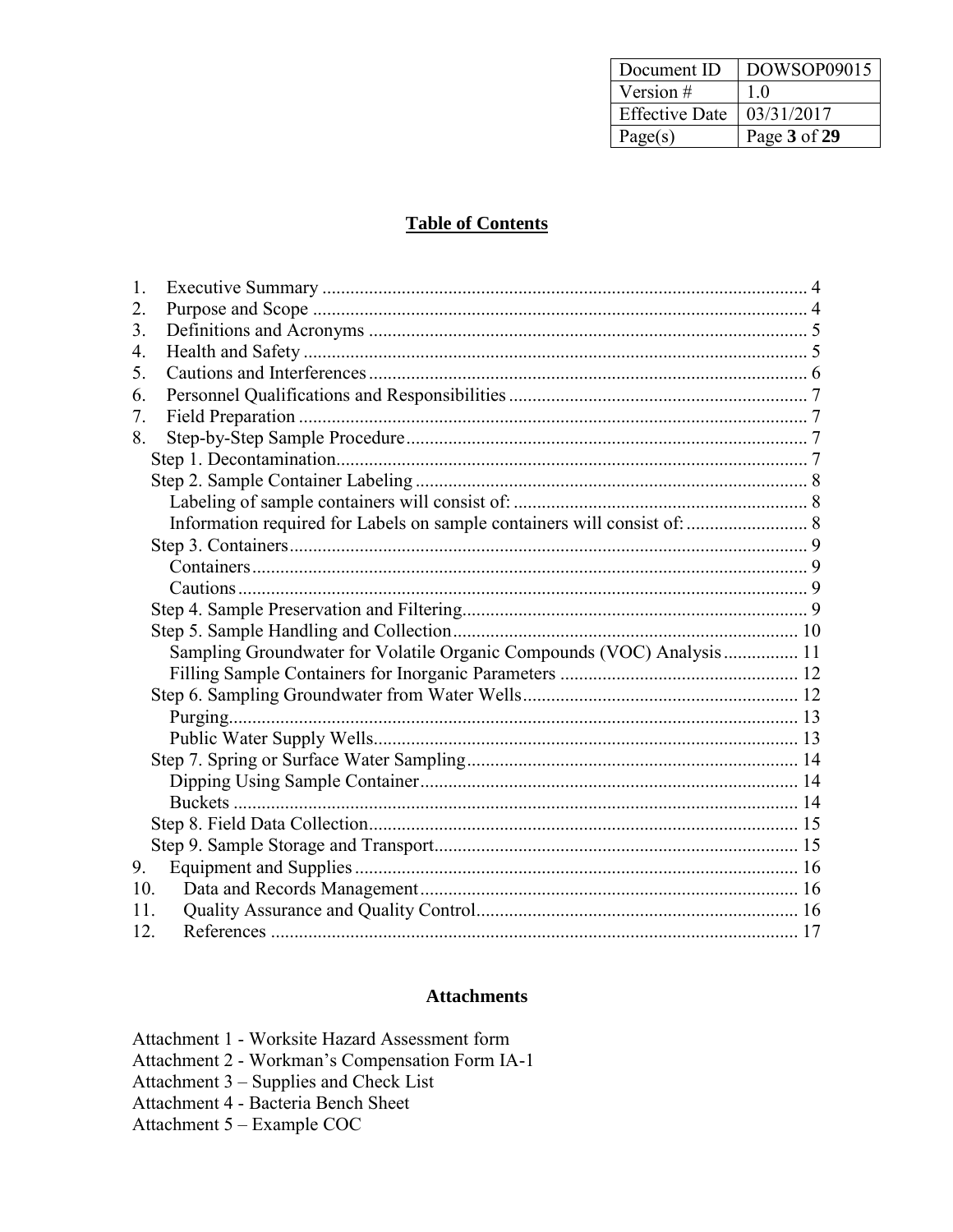| Document ID           | DOWSOP09015  |
|-----------------------|--------------|
| Version $#$           | 10           |
| <b>Effective Date</b> | 03/31/2017   |
| Page(s)               | Page 4 of 29 |

### <span id="page-3-0"></span>1. Executive Summary

This Standard Operating Procedure (SOP) establishes the protocol for sampling groundwater to support programs such as the ambient groundwater network and technical assistance programs, which includes sampling water wells, monitoring wells and springs. The SOP covers general safety of personnel involved in sampling programs, and the step-by-step of each sampling procedure. Following this SOP will ensure that all groundwater data collection and analyses are of a well-documented quality to meet the purposes of these programs. Adherence to this SOP is one of the foundation principles in field activities of the DOW's quality assurance program

## <span id="page-3-1"></span>2. Purpose and Scope

This document describes the methods and procedures established by DOW to ensure the handling and documentation of groundwater samples is conducted in a standardized, scientifically defensible manner. It also details the procedures for collecting samples from the field for the groundwater program. This SOP falls under and meets the requirements set out in the Department of Environmental Protection (DEP) Quality Management Plan (QMP).

Following this SOP must be done in order to meet standards of legal defensibility, which includes EPA requirements that have been established for groundwater sampling (EPA SESD SOP 2008).

If site-specific conditions (evidentiary requirements) are deemed not necessary by the project manager, these standard procedures may be modified according to the specific quality assurance project plan (QAPP).

All personnel that collect groundwater samples for the Kentucky Division of Water should follow this SOP. If persons outside the division use this manual, additional review measures for those data may be required, and would also be covered under a quality assurance project plan (QAPP), or other quality planning document.

This SOP may be referenced in QAPPs as well as any other document that discusses the management and documentation of groundwater samples.

Groundwater data may be used for water quality assessments by state government, consultants, city and county governments, private citizens and others.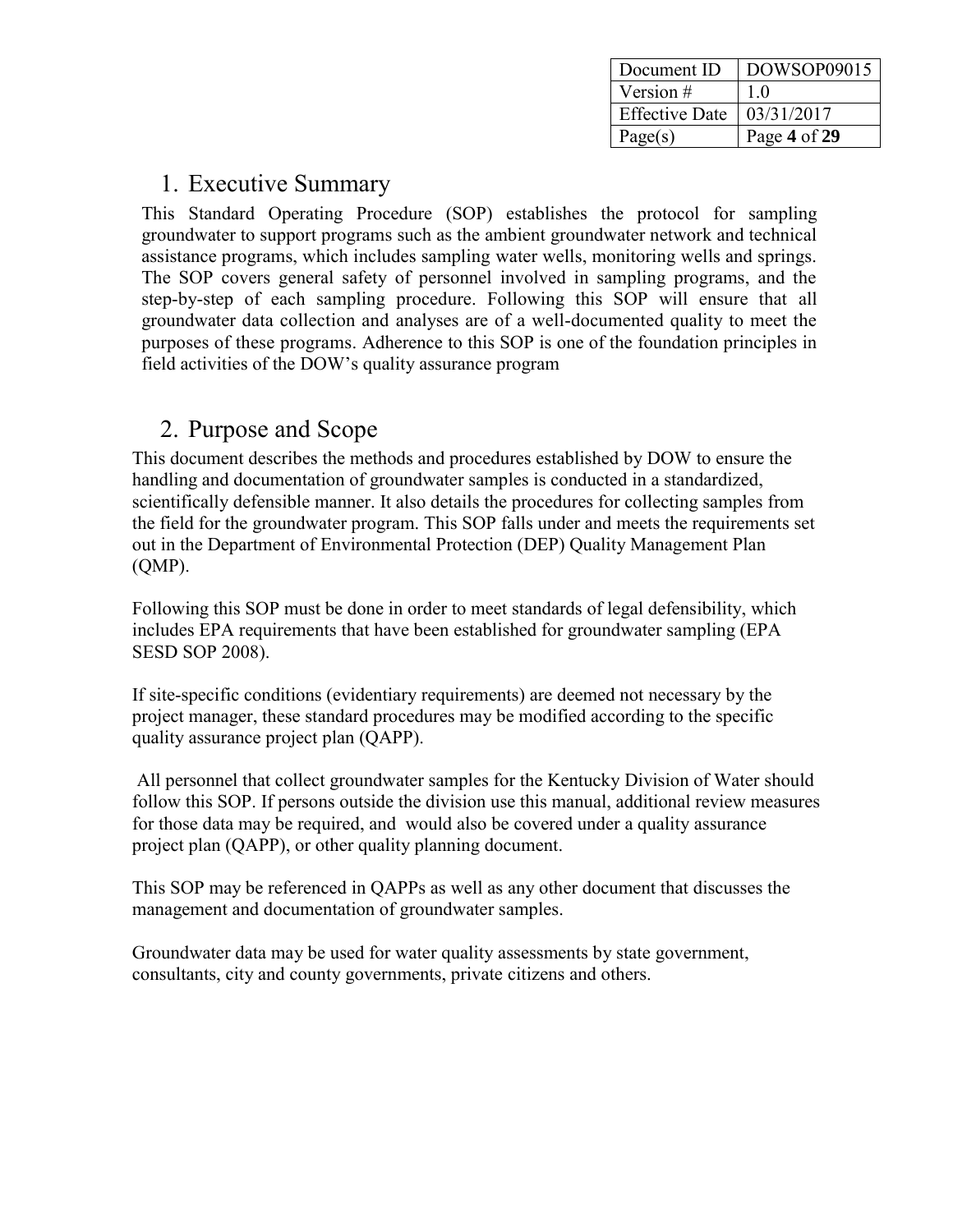| Document ID           | $\mid$ DOWSOP09015 |
|-----------------------|--------------------|
| Version #             | 10                 |
| <b>Effective Date</b> | 03/31/2017         |
| Page(s)               | Page 5 of 29       |

### <span id="page-4-0"></span>3. Definitions and Acronyms

DEP – Department for Environmental Protection DOW – Division of Water Clean Hands Dirty Hands – A procedure for low-level mercury sampling COC – chain of custody DI – Deionized water ESB – Environmental Services Branch KELMS – KY Training Database KRS – Kentucky Revised Statutes MW – monitoring well OSHA – Occupational Safety and Health Administration PWS – public water supply QAPP – Quality Assurance Project Plan SDS – Safety Data Sheets SOP – Standard Operating Procedure USEPA – United States Environmental Protection Agency VOC – Volatile Organic Compound

## <span id="page-4-1"></span>4. Health and Safety

#### Employees

The guidelines in this section must be followed to insure the safety of all DOW employees sampling groundwater.

The safety protocols in this SOP are written in accordance with those defined by the following manuals: the Field Health and Safety Manual USEPA, Region IV, (1990) which covers safety in all field activities performed in USEPA Region 4 and the Commonwealth of Kentucky Safety and Health Manual (2008). Employees are also trained under the Kentucky Occupational Safety and Health Program (under KRS Chapter 338) statutory authority, and the OSHA 1910.120 HAZWOPER – GENERAL training course before entering any site with potential or known contamination. Samplers should also undergo basic first aid and cardiopulmonary resuscitation (CPR) training and Blood Bourne Pathogens training before performing field tasks.

Employees should evaluate site conditions when arriving in the field by completing the Work Site Hazard Assessment form (Attachment 1) to recognize potential hazards and what steps should be taken to minimize the hazard. If you are at a site where your safety is in question, leave the site.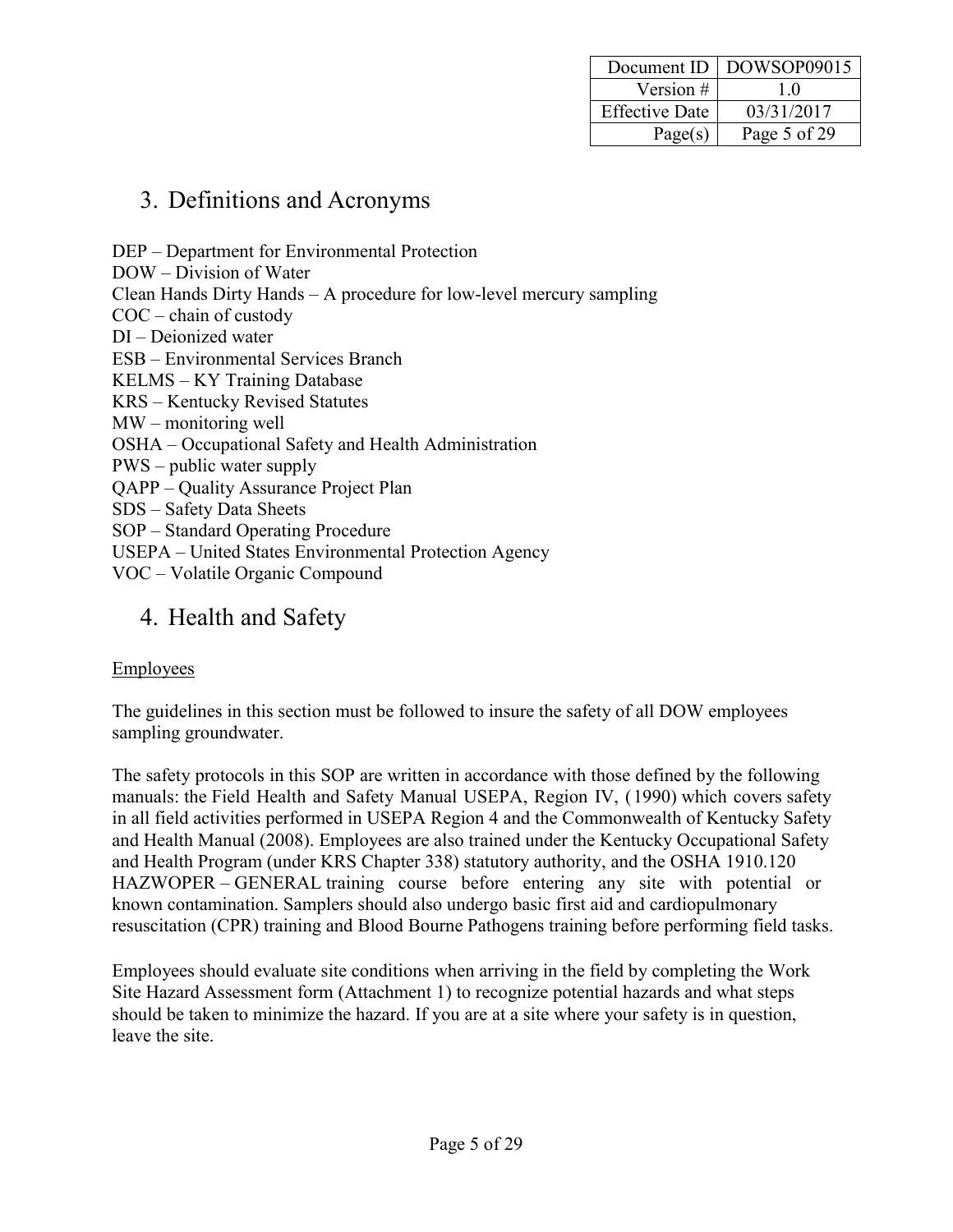| Document ID           | DOWSOP09015  |
|-----------------------|--------------|
| Version $#$           | 10           |
| <b>Effective Date</b> | 03/31/2017   |
| Page(s)               | Page 6 of 29 |

#### **Sampling**

All sample bottles should remain sealed until use. Glass containers should be handled with extreme care; drying hands and bottles before handling may minimize slippage and breakage potential.

Three acids are used during sampling – nitric acid (NO3), sulfuric acid (H2SO4) and hydrochloric acid (HCl). Read the Safety Data Sheets (SDS) for each of these acids before using them for the first time, and anytime you need a refresher on their properties, All SDSs are located on-site at the ESB lab and with the acid storage cabinet in the 150 building at Sower Blvd. Wear latex or nitrile gloves for hand protection and wear eye protection in case of splashing.

As a groundwater sampler, be aware of the following items:

- 1. Personnel responsible for receiving and storing hazardous chemicals from manufacturers and suppliers will ensure that the containers are marked with the following information:
	- a. Identity of the hazardous chemical(s)
	- b. Appropriate hazard warnings affixed to container
	- c. Name and address of the chemical manufacturer, importer, or other responsible party
- 2. Labels on containers or hazardous chemicals will not be removed or in any way defaced
- 3. Any accident must be reported in accordance with Cabinet accident reporting requirements, as outlined on Form IA-1 (Attachment 2)
- 4. The ESB has a safety and chemical hygiene plan in place that all samplers that perform analysis in the lab must follow and read (DEP 2017)

### <span id="page-5-0"></span>5. Cautions and Interferences

Sample handling can be a source of contamination within a sampling program, if sample bottles are handled improperly through sampler use, through environmental situations, or through transport conditions. All sample containers should be handled a minimum amount of time it takes to collect a representative sample of groundwater. If sampler handling contamination is a cause for concern for your project, take appropriate precautions, which can include:

- wearing gloves when handling sample equipment
- decontaminate equipment between sites according to proscribed schedule
- use individual bagging of sample bottles per site
- use labels for container labeling, versus writing sample information directly on containers
- A 'Clean Hands Dirty Hands' method can be employed (USEPA 1996).
- Avoid collecting samples from swivel faucets and frost-proof hydrants, due to a high likelihood of cross-contamination.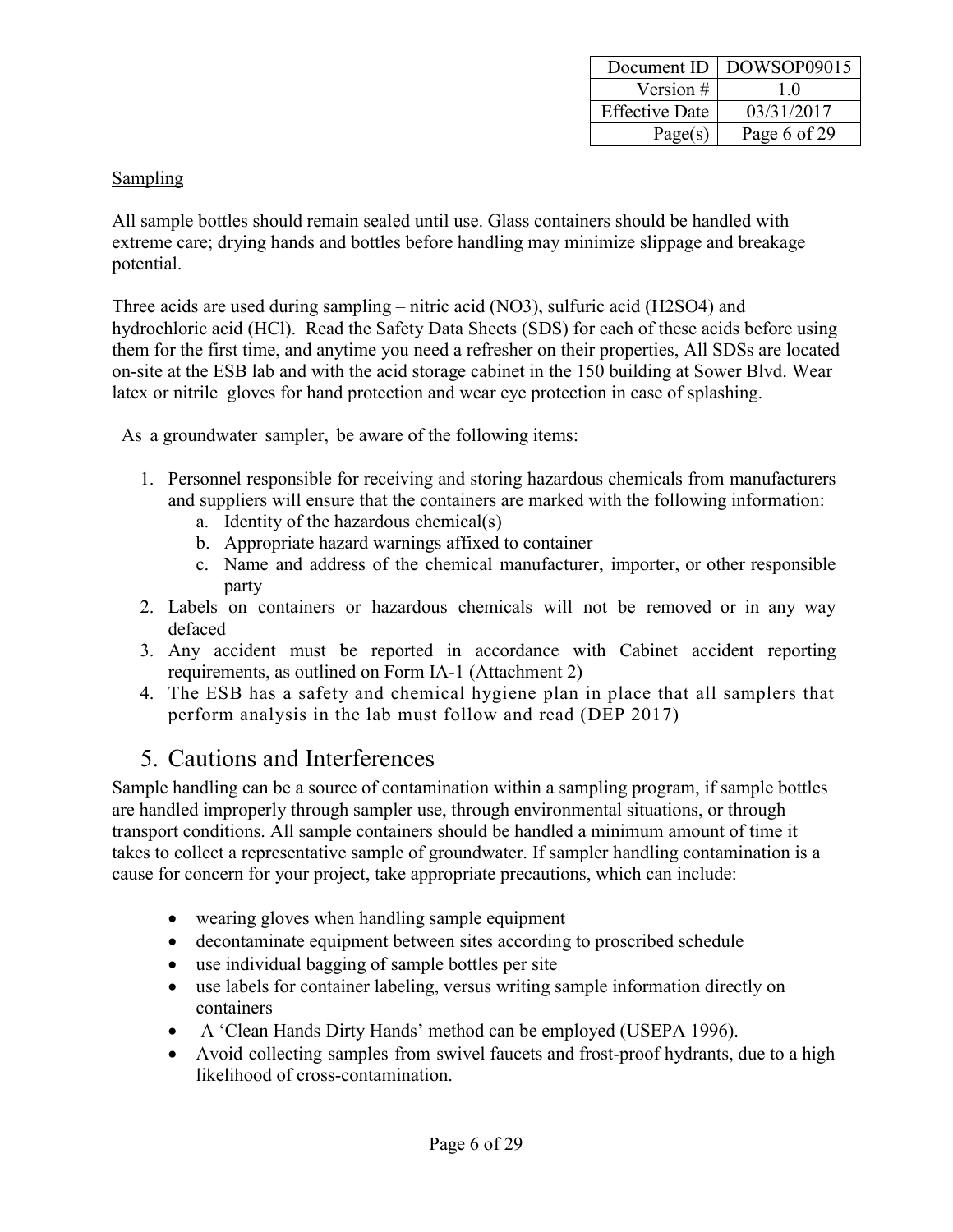| Document ID           | DOWSOP09015  |
|-----------------------|--------------|
| Version #             | 10           |
| <b>Effective Date</b> | 03/31/2017   |
| Page(s)               | Page 7 of 29 |

## <span id="page-6-0"></span>6. Personnel Qualifications and Responsibilities

All personnel should be trained in sample collection methodology and sample handling procedures, using this SOP and all relevant program guidance. Additional sampling method SOPs and individual project QAPPs may include minimum specifications for personnel training and/or experience. When in the field, all new samplers will be accompanied by an experienced sampler, and checks and audits performed until competency is achieved by all project samplers.

Official training records of samplers should be maintained by the Division training coordinator, and field training records should be maintained in individual project files and in the DEP database KELMS.

All persons signing for responsibility of samples using the COC procedures must meet the minimum requirements for project objectives, and state that samples remained under their direct control or supervision.

## <span id="page-6-1"></span>7. Field Preparation

The following section details general sampling pre-field, or preparations before sampling can take place. The groundwater sampler is responsible for making the sampling site as safe as possible. If you are at a site where your safety is in question, leave the site. Assess the site before you start sampling: look for any potential hazards. Use a Work Site Hazard Assessment Form (Attachment 1) to assist in recognizing hazards and what steps should be taken to minimize the hazard.

The Groundwater Section uses several forms and sign-out sheets to keep track of equipment. The more complicated forms will have SOPs on methods of completion and use. The type of samples collected, the holding times and availability of acceptable labs will dictate the number and types of samples that can be collected in a single trip. These specifics will be outlined in QAPPs.

- a. Use a Groundwater Section Checklist (Attachment 3) to use the correct sampling supplies and equipment.
	- a. Sign out sheets for equipment such as peristaltic pumps, field meters, GPS units, cameras, etc. must be completed every time of use.
- b. Notify the appropriate regional office(s) about when and where you will be working.

## <span id="page-6-2"></span>8. Step-by-Step Sample Procedure

#### <span id="page-6-3"></span>*Step 1. Decontamination*

Decontamination must be performed prior to each sampling event using equipment that may become contaminated. The Groundwater Section uses, as much as possible, expendable supplies to keep the necessity of decontamination to a minimum. However, Teflon buckets, ropes used in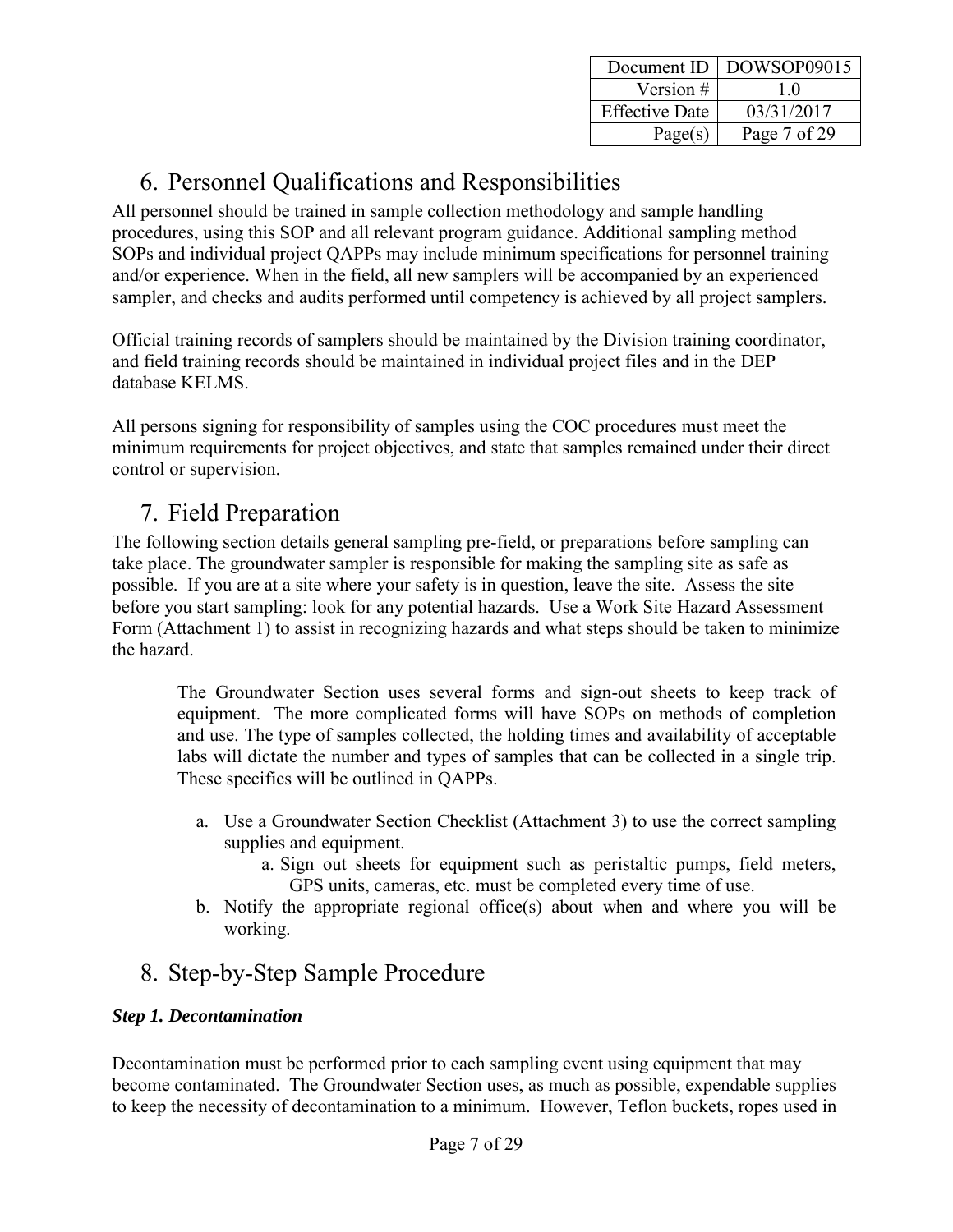|                       | Document ID   DOWSOP09015 |
|-----------------------|---------------------------|
| Version $#$           | 10                        |
| <b>Effective Date</b> | 03/31/2017                |
| Page(s)               | Page 8 of 29              |

conjunction with the Teflon bucket and field meter probes all must be decontaminated prior to each use:

- i. A detergent, like Liquinox®, wash step may be useful to remove gross dirt and soil.
- ii. Clean with tap water and Liquinox® detergent using a brush, if necessary, to remove particulate matter and surface films.
- iii. Rinse thoroughly with tap water.
- iv. Rinse thoroughly with organic-free water and place on a clean foilwrapped surface to **a**ir-dry.
- v. Wrap the dry equipment with aluminum foil or bag in clean plastic. If the equipment is to be stored overnight before it is wrapped in foil, it should be covered and secured with clean, unused plastic sheeting.

#### <span id="page-7-0"></span>*Step 2. Sample Container Labeling*

Label containers with a fine point permanent ink pen (e.g., Sharpie ™) on the container/bottle, and ultra-fine point for lids and paper labels.

#### <span id="page-7-1"></span>**Labeling of sample containers will consist of:**

- i. Label Boston rounds on side of container;
- ii. Label 1000ml/950ml amber glass on lid or using the adhesive labels included in the boxes by the manufacturer;
- iii. Label 40ml amber glass using the adhesive labels included in the boxes by the manufacturer;
- iv. Label 120ml on lid or use the adhesive labels included in the box by the manufacturer;
- v. Label 250ml HDPE wide mouth jar on side of container.

#### <span id="page-7-2"></span>**Information required for Labels on sample containers will consist of:**

- i. Eight-digit well/spring number  $(AKGWA \#)$
- ii. Location (site) name, including county
- iii. Parameters for which an analysis is to be made (abbreviated if necessary)
- iv. Preservation method(s)
- v. Date and time of sampling event: (Use 24-hour clock and note if using Central Time instead of Eastern Time)
- vi. Initial(s) of sampler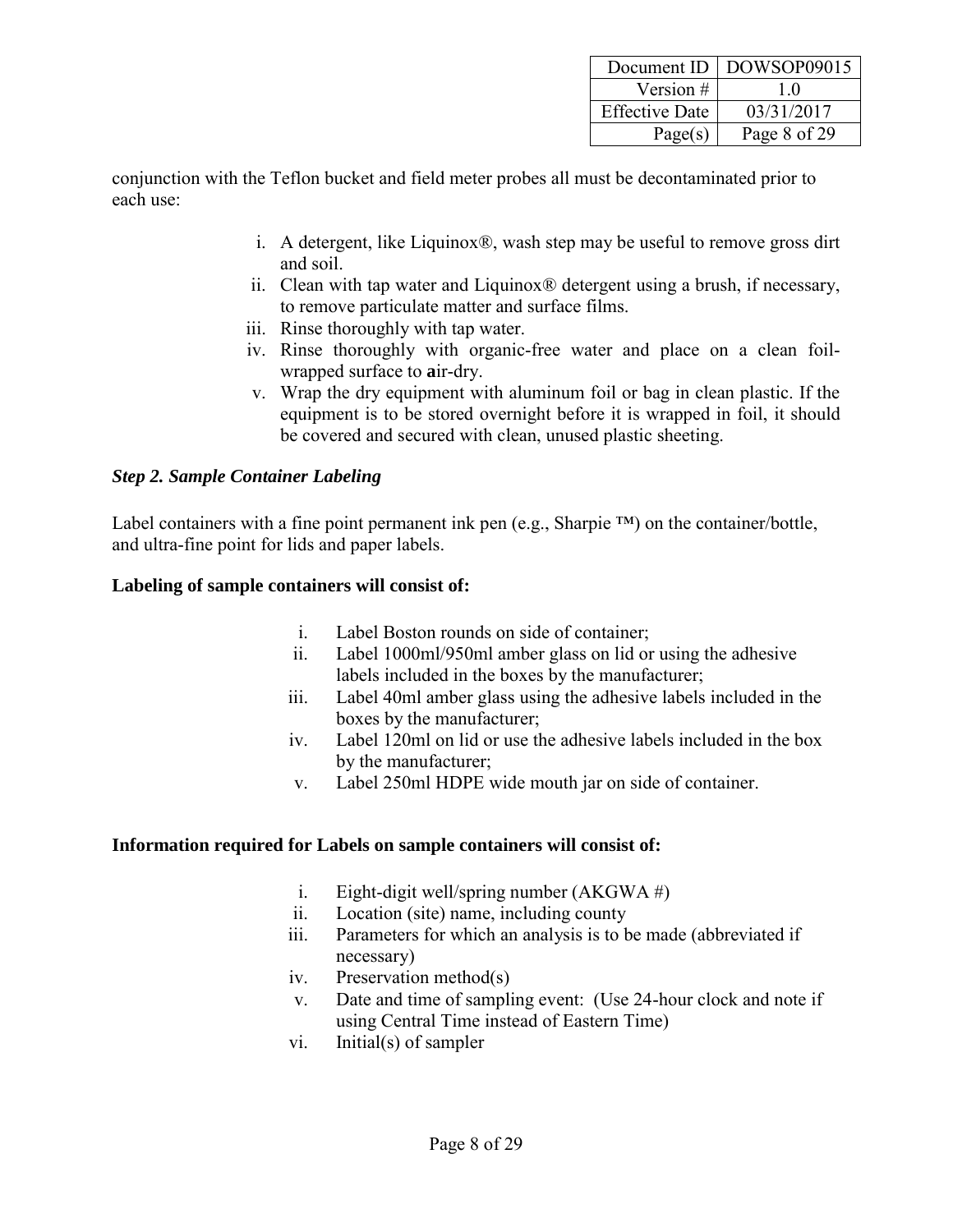| Document ID           | DOWSOP09015  |
|-----------------------|--------------|
| Version #             | 10           |
| <b>Effective Date</b> | 03/31/2017   |
| Page(s)               | Page 9 of 29 |

#### <span id="page-8-0"></span>*Step 3. Containers*

Sample container which may be used for the collection of groundwater samples from wells and springs include:

#### <span id="page-8-1"></span>**Containers**

- i. 1000 (or 950) ml amber glass jars
	- a. Used for collection of water for analysis of pesticides, herbicides and caffeine
- ii. 1000 ml Boston Rounds (HDPE)
	- a. Used for the collection of nutrients, bulk (NO3-N, NO2-N and major anions) parameters and total and dissolved metals analysis.
- iii. 40ml amber glass pre-preserved with HCl
	- a. Used for collection of volatile organic compounds (VOCs).
- iv. 120ml amber glass
	- a. Used for collection of glyphosate.
- v. 250ml HDPE wide mouth jar or bottle
	- a. Used for Alkalinity fill completely leaving no head space
- vi. Sterile 125 mL plastic bottles must be used for bacteria.
	- a. Used for collection of Total Coliforms and e. coli
- vii. 100 ml plastic Bottles (HDPE)
	- a. Used for Radionuclides sample

#### <span id="page-8-2"></span>**Cautions**

- i. Make sure you have the appropriate container for the intended sample type.
- ii. Sample locations often require multiple containers to cover all requested testing.
- iii. When opened, do NOT touch inside of the container or lid.
- iv. Some containers have preservative added. This may be seen as a little liquid or powder.
- v. \*\*\*CAUTION\*\*\* This may be concentrated acid.
- vi. Do NOT pour out or rinse out anything from inside the container.

#### <span id="page-8-3"></span>*Step 4. Sample Preservation and Filtering*

All samples requiring preservation must be preserved as soon as practically possible, ideally immediately at the time of sample collection. If preserved VOC vials are used, these will be pre-preserved with concentrated hydrochloric acid by the manufacturer.

- a. Filter and preserve appropriate samples according to the following
	- i. For each container of nutrients, add the contents of one vial of H2SO4.
	- ii. For each container used for total metals analysis, add the contents of one vial of HNO3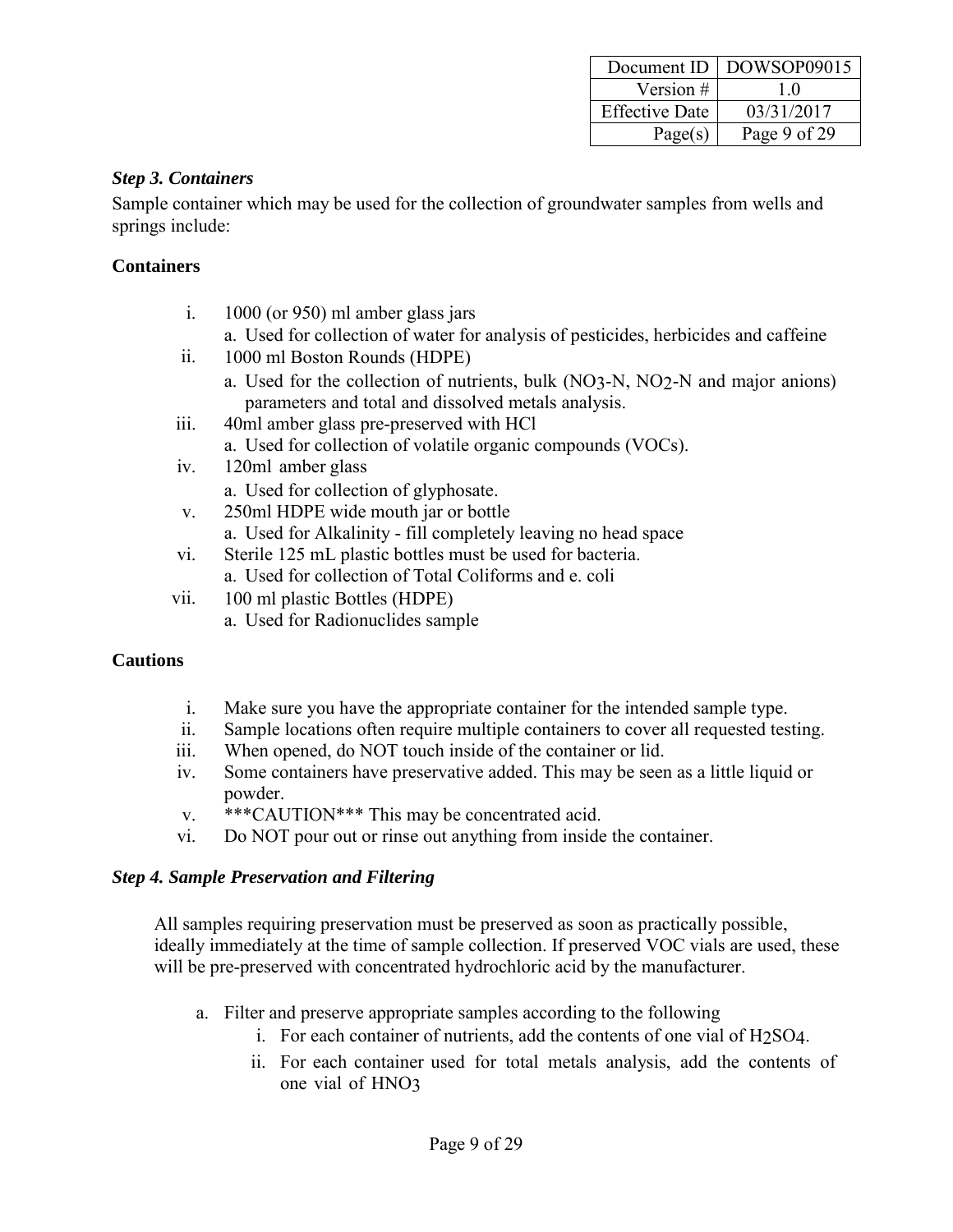|                       | Document ID   DOWSOP09015 |
|-----------------------|---------------------------|
| Version #             | 10                        |
| <b>Effective Date</b> | 03/31/2017                |
| Page(s)               | Page 10 of 29             |

- iii. For each sample used for dissolved metals, first filter the sample by running water through a 0.45 micron filter via a two foot length of medical grade silicon tubing. A peristaltic pump is used to induce the water through the filter. After filtration, add the contents of one vial of HNO3 to the container for preservation of the sample.
- iv. For each Herbicides/Caffeine sample and each duplicate sample add the contents of one vial of HCl (1:1).
- v. Place all samples on ice in the coolers
- b. For bacteria samples, follow the procedure below:
	- i. Bacteria (total coliform or *Escherichia coli*) are analyzed for various projects and groundwater-related complaint investigations. Bacteria samples can be collected in 100 mL pre-cleaned and pre-preserved plastic containers, or containers free of preservative. Only raw water samples should be collected.
	- ii. If a well or spring is sampled that has a treatment system, ensure that you can collect samples from a bypass valve or pretreatment (i.e. at the spring mouth or from the wellhead).
	- iii. For spring samples, open the container and place it in the water upstream of yourself, facing upstream. Fill precisely to the 100 mL mark on the bottle. For well samples, place the container directly beneath the spigot and fill precisely to the 100 mL mark on the bottle.
	- iv. Sample Dechlorinating Potable water samples that have been treated with chlorine require the addition of sodium thiosulfate to dechlorinate the sample.

#### <span id="page-9-0"></span>*Step 5. Sample Handling and Collection*

The following precautions should be considered when collecting groundwater samples.

- i. Special care must be taken not to contaminate samples. This includes storing samples in a secure location to preclude conditions which could alter the properties of the sample.
- ii. Always sample from the anticipated cleanest, i.e., least contaminated location, to the most contaminated location. This minimizes the opportunity for cross-contamination to occur during sampling.
- iii. Collected samples must remain in the custody of the sampler or sample custodian until the samples are relinquished to another party.
- iv. If samples are transported by the sampler, they will remain under his/her custody or be secured until they are relinquished.
- v. Documentation of field sampling is done in a field logbook.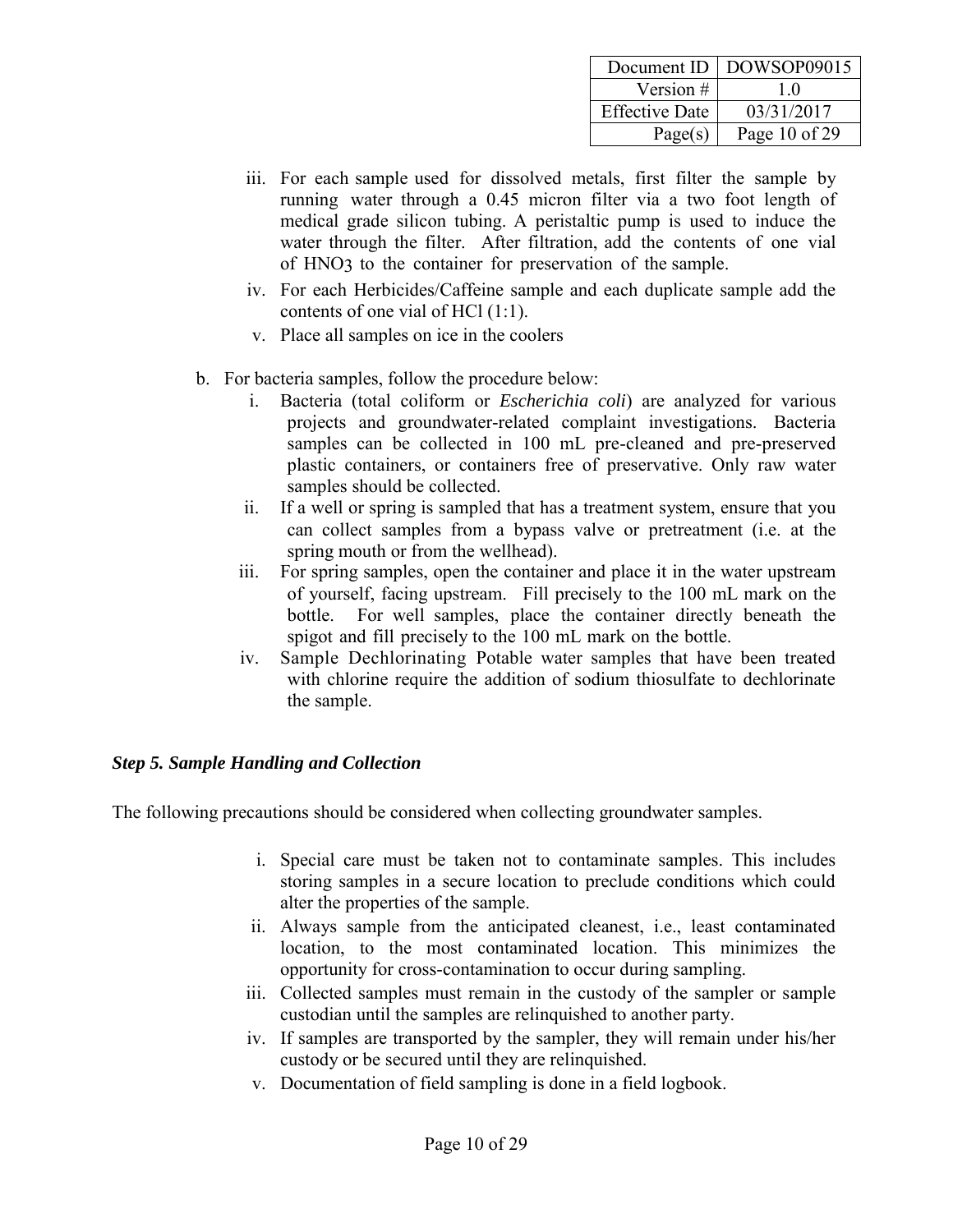|                       | Document ID   DOWSOP09015 |
|-----------------------|---------------------------|
| Version #             | 10                        |
| <b>Effective Date</b> | 03/31/2017                |
| Page(s)               | Page 11 of 29             |

- vi. Chain-of-custody documents (Attachment 5) shall be filled out and remain with the samples until custody is relinquished.
- vii. A clean pair of new, non-powdered, disposable gloves will be worn each time a different location is sampled and the gloves should be donned immediately prior to sampling. The gloves should not come in contact with the media being sampled and should be changed any time during sample collection when their cleanliness is compromised.
- viii. Sample collection activities shall proceed progressively from the least suspected contaminated area to the most suspected contaminated area if sampling devices are to be reused.
- ix. If possible, one member of the field sampling team should take all the notes and photographs, etc., while the other members collect the samples.
- x. The ESB laboratory requires at least 250 ml of sample to run most analyses. Always fill containers at least  $\frac{3}{4}$  full, leaving sufficient headspace to prevent accidental freezing and bursting. VOCs require a 40 mL volume container and Glyphosate requires a 150 mL volume container. VOC bottles must be filled completely without air bubbles.

#### <span id="page-10-0"></span>**Sampling Groundwater for Volatile Organic Compounds (VOC) Analysis**

Groundwater samples for VOC analysis must be collected in 40 ml glass vials with Teflon® septa. The vial may be either preserved with concentrated hydrochloric acid or they may be unpreserved. Preserved samples have a two-week holding time, whereas unpreserved samples have only a seven-day holding time. In the great majority of cases, the preserved vials are used to take advantage of the extended holding time. In some situations, however, it may be necessary to use the unpreserved vials. For example, if the groundwater has a high amount of dissolved limestone, i.e., is highly calcareous, there will most likely be an effervescent reaction between the hydrochloric acid and the water, producing large numbers of fine bubbles. This will render the sample unacceptable. In this case, unpreserved vials should be used and arrangements must be confirmed with the laboratory to ensure that they can accept the unpreserved vials and meet the shorter sample holding times.

- i. The samples should be collected with as little agitation or disturbance as possible.
- ii. The vial should be filled so that there is a meniscus at the top of the vial and absolutely no bubbles or headspace should be present in the vial after it is capped.
- iii. After the cap is securely tightened, the vial should be inverted and tapped on the palm of one hand to see if any undetected bubbles are dislodged.
- iv. If a bubble or bubbles are present, the vial should be topped off using a minimal amount of sample to re-establish the meniscus.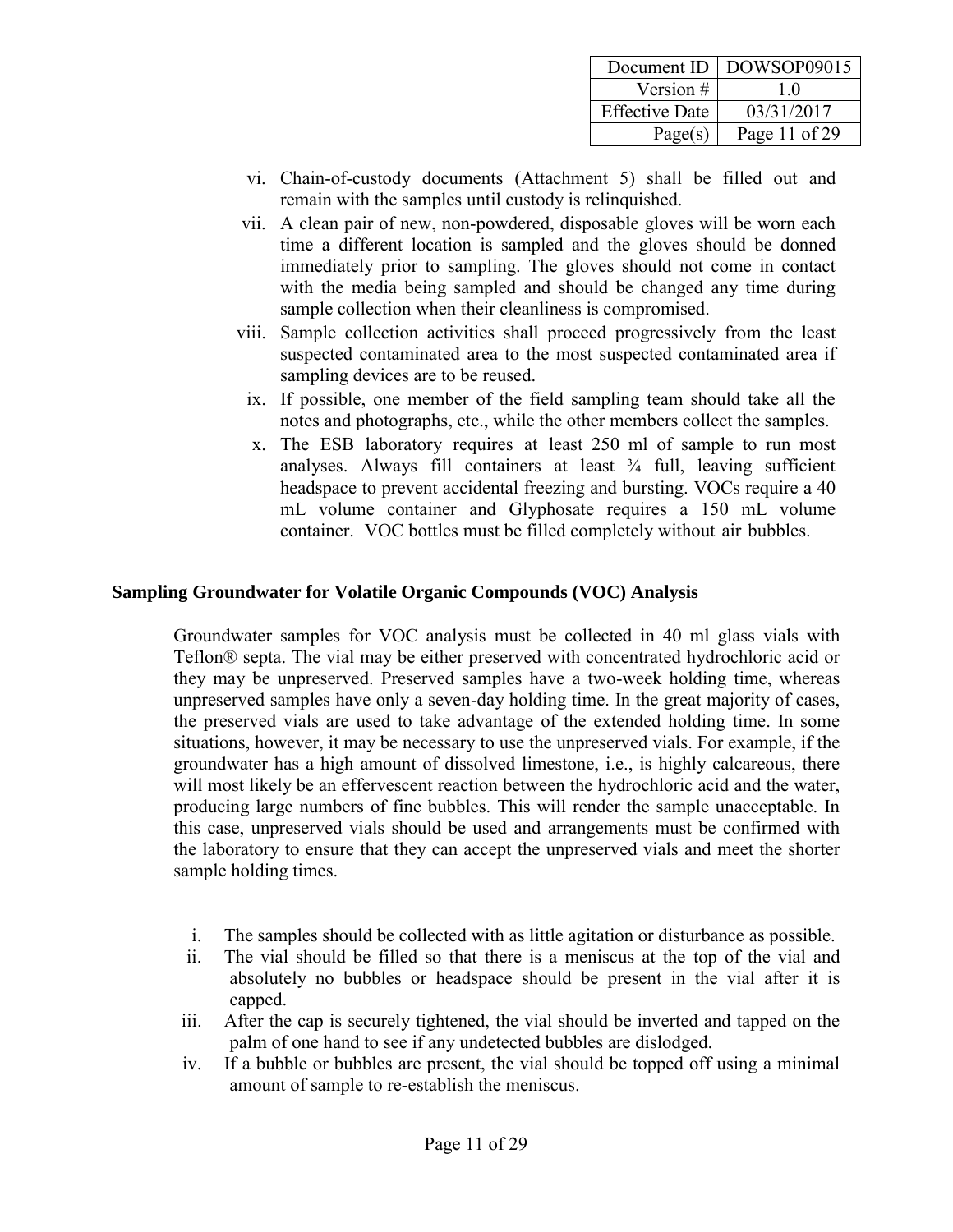| Document ID           | DOWSOP09015   |
|-----------------------|---------------|
| Version #             | 10            |
| <b>Effective Date</b> | 03/31/2017    |
| Page(s)               | Page 12 of 29 |

- v. Care should be taken not to flush any preservative out of the vial during topping off.
- vi. If, after topping off and capping the vial, bubbles are still present, a new vial should be obtained and the sample re-collected.

#### <span id="page-11-0"></span>**Filling Sample Containers for Inorganic Parameters**

- i. Remove container cap or lid and place top done on clean surface or hold in gloved hand. Do not touch inside of cap or lid.
- ii. Slowly submerge container in water and allow to fill.
- iii. Fill the container up to the neck or shoulder or to the appropriate marking line. Leave headspace unless instructed otherwise.
- iv. Do NOT make the container brim full without headspace.
- v. Do NOT cause the sample to be excessively aerated during collection. This applies especially to sampling for volatile organics.
- vi. Do NOT overflow the container.
- vii. Do NOT cause any preservative to be washed out of the container.
- viii. Certain sample types require preservation be added after collection (see sample submission form).
- ix. Seal the container lid tightly. Do NOT use tape to secure the lid

#### <span id="page-11-1"></span>*Step 6. Sampling Groundwater from Water Wells*

EPA guidance documents on proper sampling of groundwater in wells and springs, along with guidance on operation of field equipment and sampling domestic and public water supplies can be found at the following web site

[https://www.epa.gov/quality/quality-system-and-technical-procedures-sesd-field](https://www.epa.gov/quality/quality-system-and-technical-procedures-sesd-field-branches)[branches.](https://www.epa.gov/quality/quality-system-and-technical-procedures-sesd-field-branches)

The following steps should be used when collecting groundwater samples from potable water supplies:

- i. Potable groundwater samples will typically be collected from a tap or spigot located at or near the well head or pump house and before the water supply is introduced into any storage tanks or treatment units. Efforts should be made to reduce the flow from either the tap or spigot during sample collection to minimize sample agitation.
- ii. During sample collection, make sure that the tap or spigot does not contact the sample container.
- iii. Place the sample into appropriate containers.
- iv. The sampling tap must be protected from exterior contamination associated with being too close to a sink bottom or to the ground.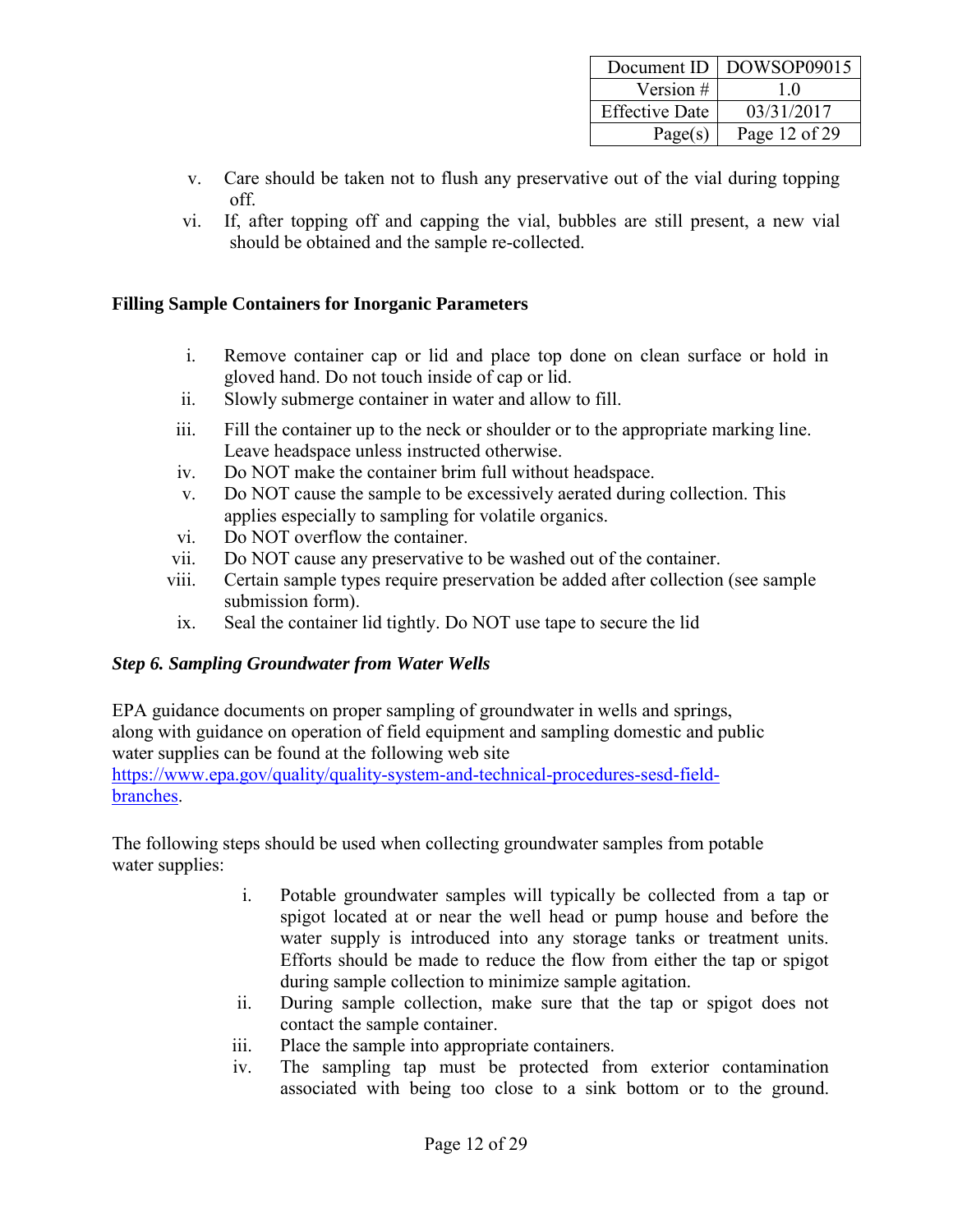| Document ID           | DOWSOP09015   |
|-----------------------|---------------|
| Version #             | 10            |
| <b>Effective Date</b> | 03/31/2017    |
| Page(s)               | Page 13 of 29 |

Contaminated water or soil from the faucet exterior may enter the bottle during the collection procedure since it is difficult to place a bottle under a low tap without grazing the neck interior against the outside faucet surface. If the tap is too close to the ground for direct collection into the appropriate container, it is acceptable to use a smaller container to transfer sample to a larger container. The smaller container should be made of glass or plastic, and should be decontaminated to the same standards as the larger container.

- v. Leaking taps that allow water to discharge from around the valve stem handle and down the outside of the faucet, or taps in which water tends to run up on the outside of the lip, are to be avoided as sampling locations.
- vi. Disconnect any hoses, filters, or aerators attached to the tap before sampling. These devices can harbor a bacterial population if they are not routinely cleaned or replaced when worn or cracked.
- vii. Taps where the water flow is not constant should be avoided because temporary fluctuation in line pressure may cause clumps of microbial growth that are lodged in a pipe section or faucet connection to break loose. A smooth flowing water stream at moderate pressure without splashing should be used. The sample should be collected without changing the water flow. It may be appropriate to reduce the flow for the volatile organic compounds aliquot to minimize sample agitation.

#### <span id="page-12-0"></span> **Purging**

- i. Wells with in-place plumbing are commonly found at residences. The objective of purging wells with in-place pumps is to collect a water sample representative of aquifer conditions.
- ii. Purging is the process of removing stagnant water immediately prior to sampling. For potable water supply sampling, it is recommended to purge the system for at least 15 minutes when possible. Measurements of pH, specific conductance and temperature are recorded at the time of sampling when water quality parameters are required.

#### <span id="page-12-1"></span> **Public Water Supply Wells**

i. Municipality water supply plants and large industrial supplies that operate continuously, require no purge other than opening a valve and allowing it to flush for a few minutes. If a storage tank is present, a spigot, valve or other sampling point should be located between the pump and the storage tank. If not, locate the valve closest to the tank. Measurements of pH, specific conductance and temperature and sometimes turbidity are recorded at the time of sampling when water quality parameters are required.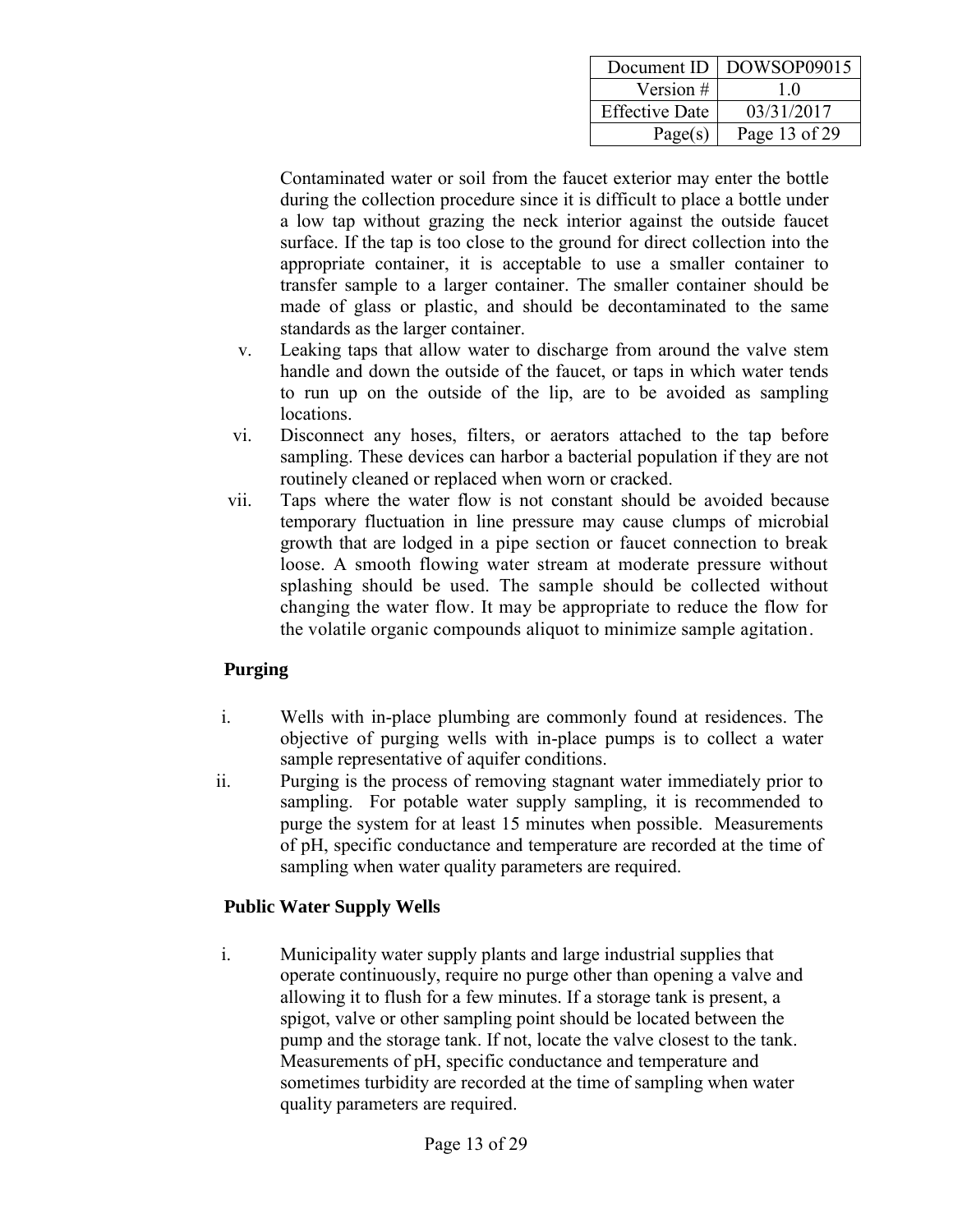| Document ID           | DOWSOP09015   |
|-----------------------|---------------|
| Version #             | 10            |
| <b>Effective Date</b> | 03/31/2017    |
| Page(s)               | Page 14 of 29 |

#### <span id="page-13-0"></span>*Step 7. Spring or Surface Water Sampling*

Try to get clean samples; don't pick up stirred up material from the last sample (always sample upstream from where you enter stream). Sampling is best done at a point where water is restricted so that it runs more swiftly (when possible). Turbid water will result in cloudy, muddy samples, but try to ensure any turbidity in the sample is from naturally turbid water, not from something stirred up from the bottom.

When spring or surface water samples are required, direct dipping of the sample container into the stream is desirable. Collecting samples in this manner is possible when sampling from accessible locations such as stream banks or by wading or from low platforms, such as small boats or piers. Wading or streamside sampling from banks, however, may cause the resuspension of bottom deposits and bias the sample.

Wading is acceptable if the stream has a noticeable current (is not impounded), and the samples are collected while facing upstream. If the stream is too deep to wade, or if the sample must be collected from more than one water depth, or if the sample must be collected from an elevated platform (bridge, pier, etc.), supplemental sampling equipment must be used.

A variety of methods can be used, for instance:

- Dipping Using Sample Container
- Buckets

Regardless of the method used, precautions should be taken to ensure that the sample collected is representative of the water body or conveyance. These methods are discussed in the following sections.

#### **Dipping Using Sample Container**

<span id="page-13-1"></span>A sample may be collected directly into the sample container when the surface or spring water source is accessible by wading or other means. The sampler should face upstream if there is a current and collect the sample without disturbing the bottom sediment. The sampler should be careful not to displace the preservative from a pre-preserved sample container, such as the 40-ml VOC vial.

#### **Buckets**

<span id="page-13-2"></span>A plastic bucket can be used to collect samples for measurement of water quality parameters such as pH, temperature, and conductivity. Samples collected for analysis of classical water quality parameters including but not limited to Bulk Parameters, Nutrients, Dissolved Metals, Total metals, Pesticides, PCBs, Herbicides, Caffeine, Alkalinity, and Glyphosate may also be collected with a bucket. Typically, a bucket is used to collect a sample when the water depth is too great for wading, it is not possible to deploy a boat, or access is not possible (excessive vegetation or steep embankments) and the water column is well mixed. If the water body is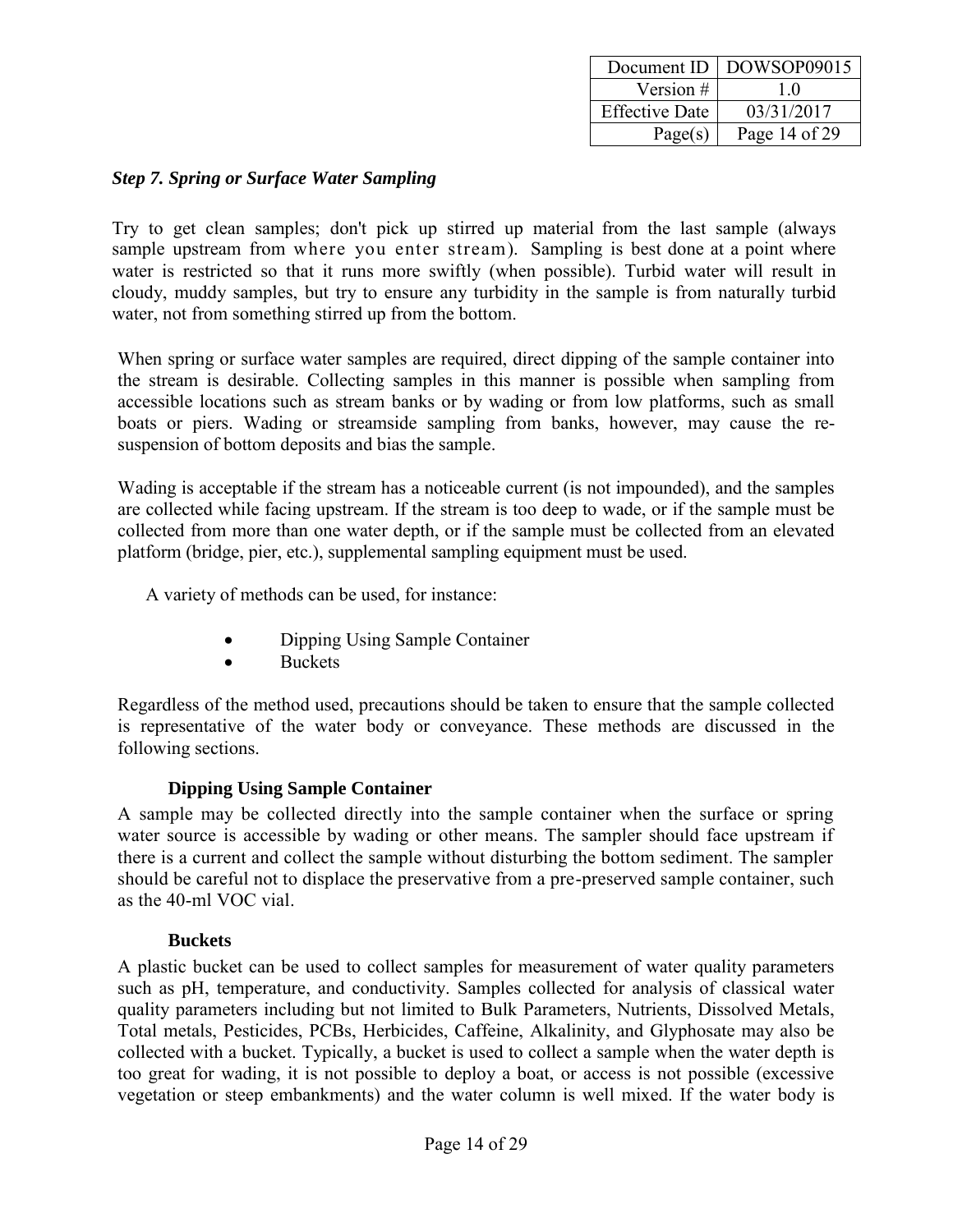|                       | Document ID   DOWSOP09015 |
|-----------------------|---------------------------|
| Version #             | 10                        |
| <b>Effective Date</b> | 03/31/2017                |
| Page(s)               | Page 15 of 29             |

usually accessed from a bridge. The bucket is normally lowered by rope over the side of the bridge. Upon retrieval, the water is poured into the appropriate sample containers

Caution should be exercised whenever working from a bridge. Appropriate measures should be taken to insure the safety of sampling personnel from traffic hazards.

#### <span id="page-14-0"></span>*Step 8. Field Data Collection*

Collect field measurement data: temperature, conductivity, pH, and if spring sampling estimate spring flow in cubic feet per second (cfs).

- i. Conductivity and pH meters should be put into water as soon as possible when using a bucket or container
- ii. When deploying directly into the stream, put into water after sampling and allow to equilibrate to accurately measure conditions.
- iii. Record the information from the meters after sampling to ensure the most consistent and accurate readings. Note the measurements directly on the COC, and in a notebook.
- iv. In the event that a meter will not work properly, nor calibrate, note the problem in the comments field on the COC and in the notebook.
- v. Fill in Field Measurements section of the COC with the necessary information.
- vi. Rinse the probe with de-ionized water when measurements are complete.

At your last site of the day, complete a final rinse and replace caps on sensors.

Flow estimates are made by estimating the cross-sectional area of the channel and multiplying by the estimated velocity. This requires significant practice and it is recommended to utilize and study USGS documents relative to flow gaging and estimation.

#### <span id="page-14-1"></span>*Step 9. Sample Storage and Transport*

Samples should be stored in containers that are free of possible contaminants. Some sample containers may be placed inside of sealed food grade plastic bags prior to being stored on ice in coolers to prevent cross contamination. All samples are to be placed on ice in a cooler as soon as possible after collection.

Samples are to be delivered to the Environmental Services Branch (ESB) laboratory in Frankfort, Ky. Except when otherwise directed, by supervisor, for analysis by alternate laboratory when required, for instance Dissolved Gases (i.e., butane, ethane,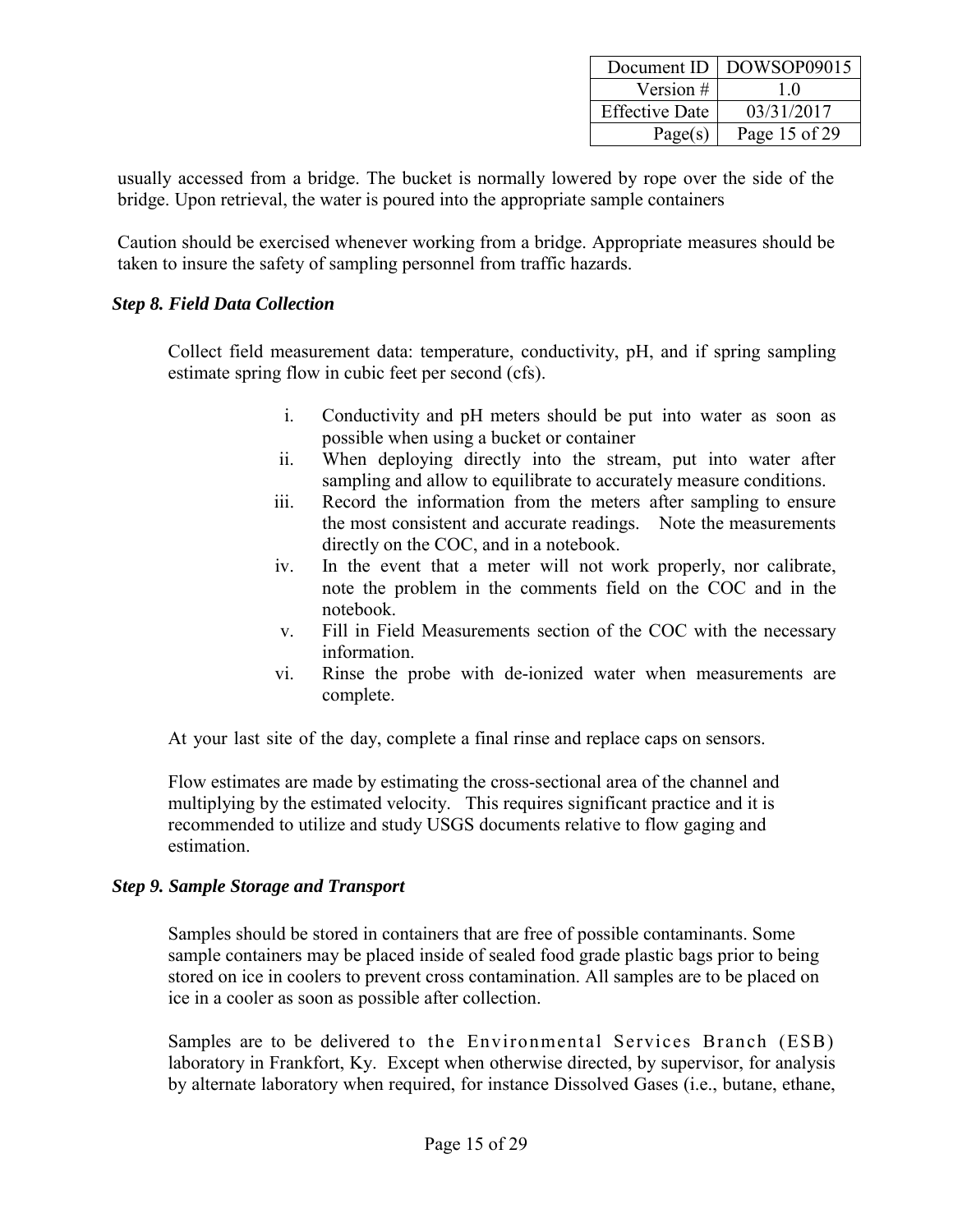| Document ID           | DOWSOP09015   |
|-----------------------|---------------|
| Version #             | 10            |
| <b>Effective Date</b> | 03/31/2017    |
| Page(s)               | Page 16 of 29 |

methane and pentane) in groundwater are to be taken to Microbac Laboratory in Louisville, KY for analysis.

Request that your completed COCs be sent electronically to you, your supervisor and the groundwater monitoring program coordinator in the Groundwater Section after the lab is finished with them.

### <span id="page-15-0"></span>9. Equipment and Supplies

Examples of groundwater sampling equipment may include the following in Attachment 3. Other supplies may be required and will be covered in the project QAPP.

### <span id="page-15-1"></span>10. Data and Records Management

Results of water chemistry analyses performed by ESB will be stored in their Laboratory Information Management System (LIMS) and a certified report will be sent to the sample collector and the project manager. The results of water chemistry analyses performed by other laboratories should be sent through email to the project manager.

Results of bacteriological analysis performed by the groundwater staff personnel will be recorded on bacteriological bench sheets (Attachment 4). All fields on the bench sheet will be filled out appropriately at the time of analysis. Any changes to entered data should be crossed out with one line, initialed, and dated. If necessary, data qualifying statements for changes must be written on the bench sheet, initialed, and dated. Bench sheets will be retained in laboratory logbooks.

COC records for all samples delivered to a laboratory for analysis shall be retained using the guidelines established in *Standard Operating Procedure for Sample Receiving and Custody* (DES 2007). The original COC records for samples are returned to the project manager following the processing of samples for analyses. Copies of the original COC documentation submitted for shipped samples should be procured prior to shipping the samples.

Copies of the original COC documentation submitted to contract laboratories shall be obtained at the time of delivery of the samples. These COC copies should be stored in electronic project folders under the custodianship of the project manager or other designee.

## <span id="page-15-2"></span>11. Quality Assurance and Quality Control

The types of quality control samples collected for various projects must be specified in the Quality Assurance Project Plan (QAPP). The purposes of QC samples are to provide information on background conditions, isolate site effects, and evaluate contamination during sample transit or to evaluate field and laboratory variability. Types of QC samples may include: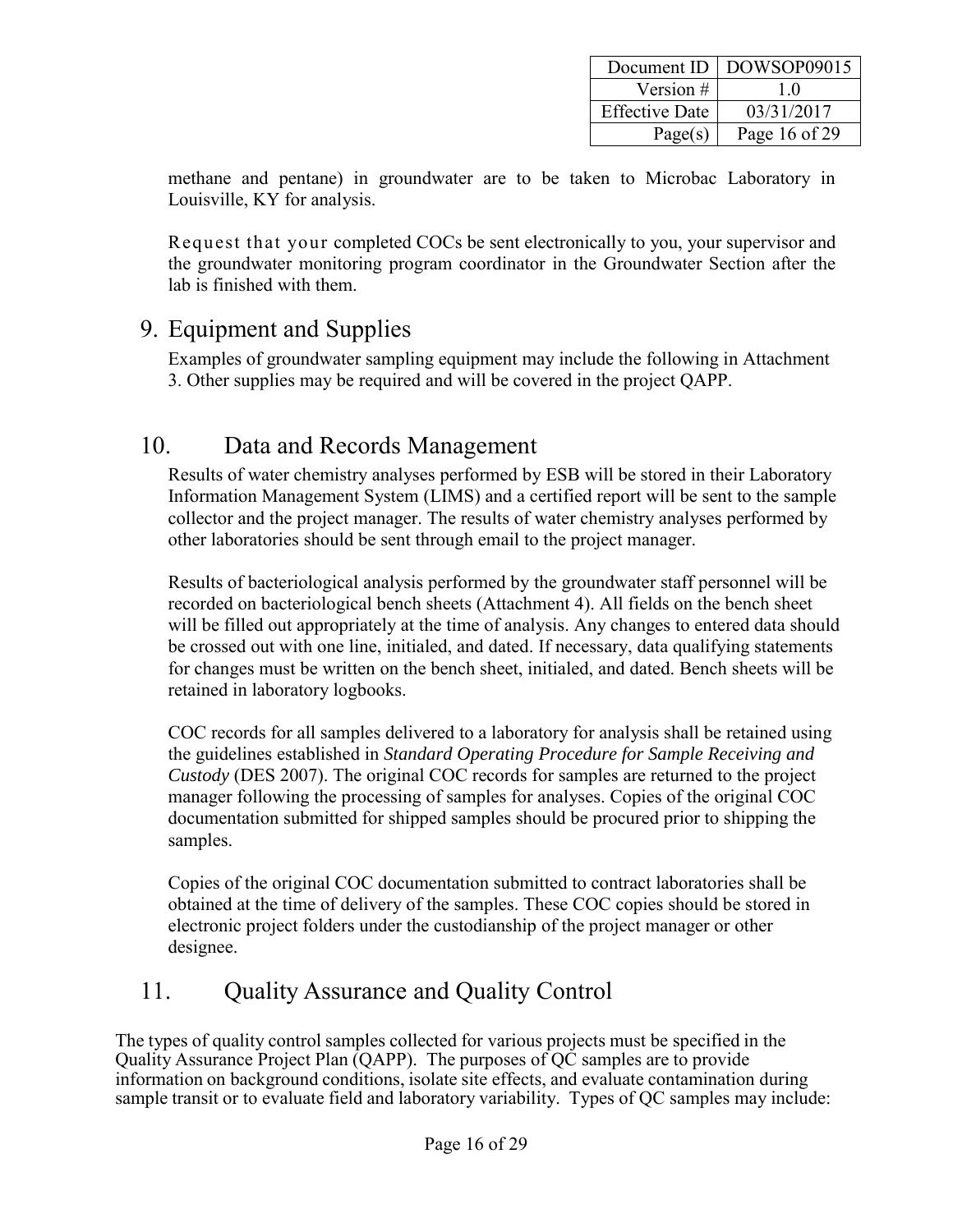| Document ID           | DOWSOP09015   |
|-----------------------|---------------|
| Version #             | 10            |
| <b>Effective Date</b> | 03/31/2017    |
| Page(s)               | Page 17 of 29 |

Field Duplicate/Replicate Sample: A sample taken from the same location as the 'regular grab' sample, at the same time. The sample is used to assess variability of environmental conditions at sampling sites.

Field Split Sample: A sample that is collected by initially collecting twice as much volume as is normally collected and then apportioning, after mixing, into two sets of containers. This type of sample is used to assess analysis variability.

Field Blank: A sample that is prepared in the field using de-ionized or certified ultra- pure water. The water is poured into appropriate sample containers at specific locations during a sampling event. The sample is used to assess potential contamination from the environment, not associated with the source being sampled.

Field Rinsate Blank/Equipment Blank: A sample used to assess the possible contamination level of equipment that is field cleaned and re-used on-site. The sample is taken by rinsing field cleaned equipment with de-ionized water and collecting the rinse water to be submitted for analyses of all constituents that are normally collected using that piece of equipment.

Trip Blank: A sample used to assess the potential contamination level of sample storage containers during transit.

### <span id="page-16-0"></span>12. References

Buchanan, T.J. and Somers, W.P., 1969. Discharge measurements at gaging stations U.S. Geological Survey Techniques of Water-Resources Investigations, book 3, chap A8, 65 pp.

Commonwealth of Kentucky. 2013. Safety and Health Manual. Frankfort, KY.

Department for Environmental Protection. 2016. Environmental Services Branch. Safety and Chemical Hygiene Plan Revision 9. Frankfort, KY.

Department for Environmental Protection. 2016. Quality Management Plan. Frankfort, KY.

Department for Environmental Protection. 2014. Standard Operating Procedures for Sample Receiving and Custody. Environmental Services Branch. Frankfort, KY.

United States Environmental Protection Agency Region 4. 2013. Operating Procedure - Groundwater Sampling. Science and Ecosystem Support Division. Athens, GA.

United States Environmental Protection Agency Region 4. 1980. Field Health and Safety. Atlanta, GA.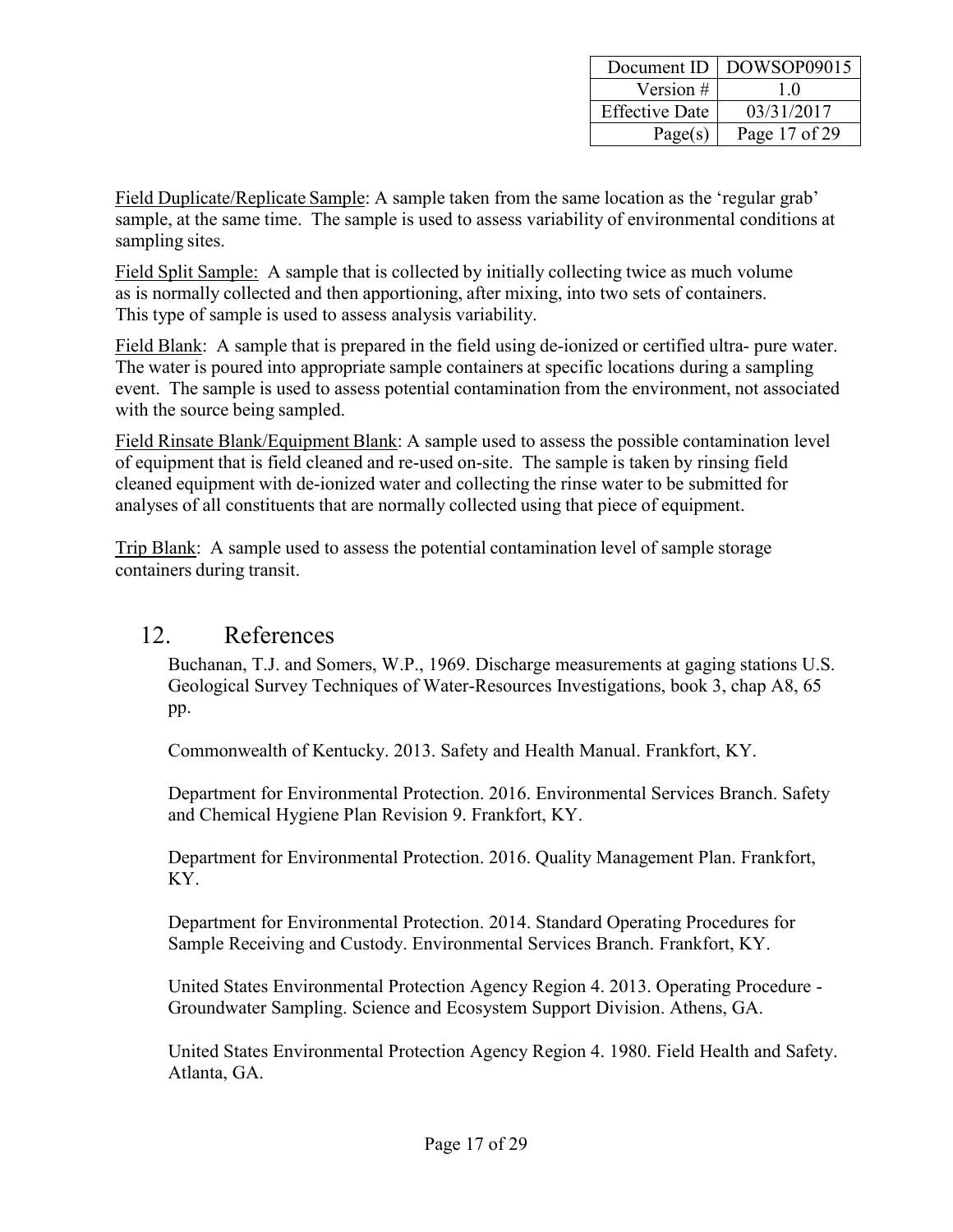| Document ID           | DOWSOP09015   |
|-----------------------|---------------|
| Version #             | 10            |
| <b>Effective Date</b> | 03/31/2017    |
| Page(s)               | Page 18 of 29 |

### **DEP WORKSITE HAZARD ASSESSMENT**

| <b>PART A</b>                                                                                                   |                                                                                                                                                                                                                                                                                                                                  |
|-----------------------------------------------------------------------------------------------------------------|----------------------------------------------------------------------------------------------------------------------------------------------------------------------------------------------------------------------------------------------------------------------------------------------------------------------------------|
| Site Name/AI:                                                                                                   | Incident #:                                                                                                                                                                                                                                                                                                                      |
|                                                                                                                 |                                                                                                                                                                                                                                                                                                                                  |
| Description of Activities                                                                                       |                                                                                                                                                                                                                                                                                                                                  |
|                                                                                                                 |                                                                                                                                                                                                                                                                                                                                  |
| <b>PART B</b>                                                                                                   |                                                                                                                                                                                                                                                                                                                                  |
|                                                                                                                 | Check the hazard(s) located at the site being assessed sufficient to require Personal Protection Equipment (PPE).                                                                                                                                                                                                                |
| I. HEAD                                                                                                         | I. 29 CFR 1910.135 HEAD PPE                                                                                                                                                                                                                                                                                                      |
| LIKELY INJURY/HAZARD<br>Struck By<br>1.<br>2.<br><b>Struck Against</b><br>3.<br>Flectrical<br>Temperature<br>4. | Hard hat<br>1.<br>2 <sup>1</sup><br>Hard hat<br>3.<br>NO GO - Maintain distance<br>4.<br>Hard hat with winter liner or sweat band, cooling device as<br>required<br>5.<br>Call supervisor                                                                                                                                        |
| Other<br>5.                                                                                                     | 29 CFR 1910.133 EYES/FACE PPE<br>П.                                                                                                                                                                                                                                                                                              |
| II. EYES/FACE                                                                                                   |                                                                                                                                                                                                                                                                                                                                  |
| LIKELY INJURY/HAZARD<br>1.<br>Airborne<br>Chemical<br>2.<br>3.<br>Flash/Light/UV<br><b>Other</b><br>4.          | 1. Safety goggles with side shields, goggles or full face shield<br>as for hazard<br>Review MSDS and determine appropriate eyewear also<br>2 <sup>2</sup><br>beware respiratory hazard<br>Non-vented goggles or full face shield filter or tinted lens.<br>3 <sub>1</sub><br>Sunscreen for sun exposure<br>Call supervisor<br>4. |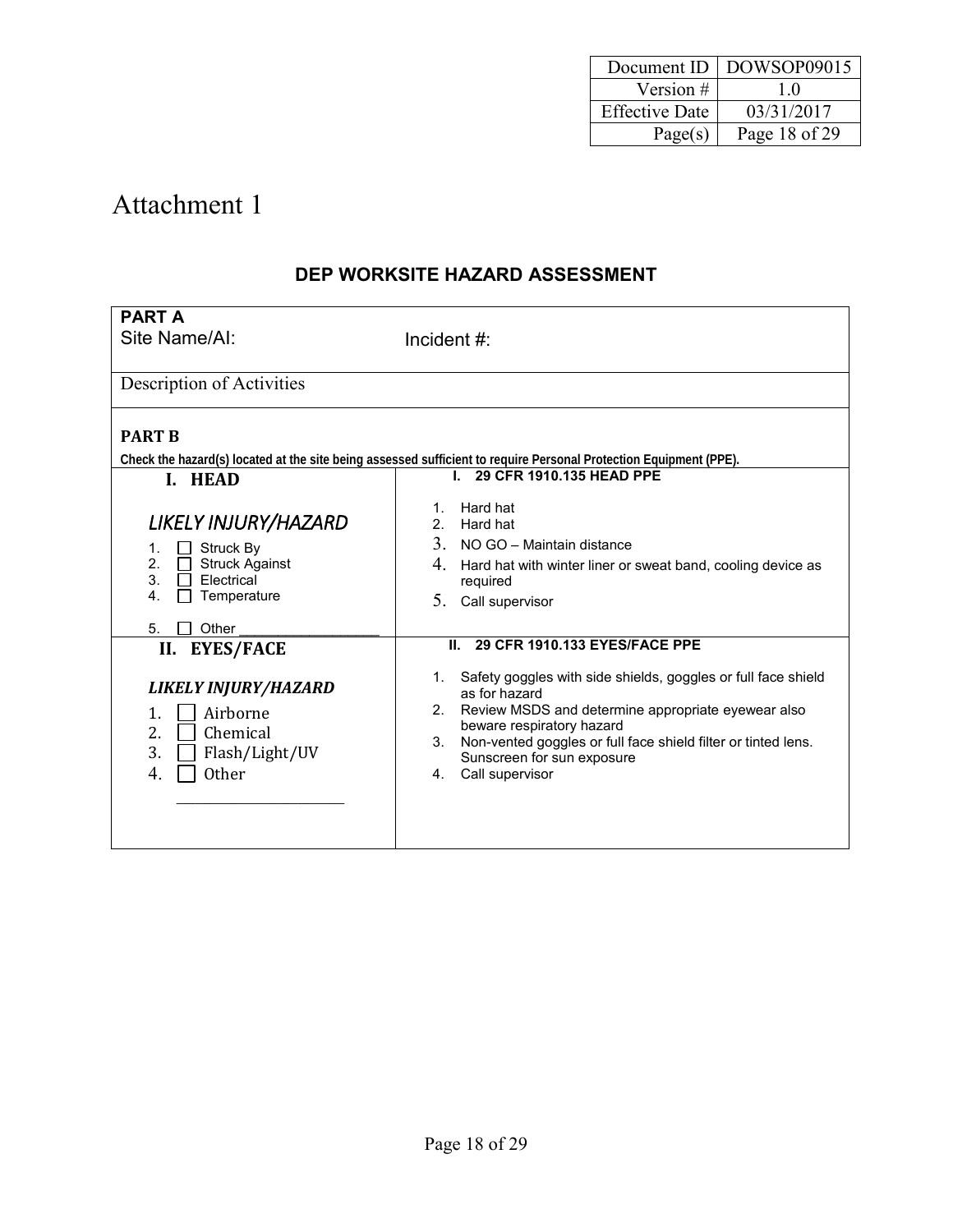| Document ID           | DOWSOP09015   |
|-----------------------|---------------|
| Version #             | 10            |
| <b>Effective Date</b> | 03/31/2017    |
| Page(s)               | Page 19 of 29 |

| <b>III. RESPIRATORY</b>                                                                                                                                                                                                                                                                 | III. 29 CFR 1910.134 RESPIRATORY PPE                                                                                                                                                                                                                                                                                                                                                                                                                                                                            |
|-----------------------------------------------------------------------------------------------------------------------------------------------------------------------------------------------------------------------------------------------------------------------------------------|-----------------------------------------------------------------------------------------------------------------------------------------------------------------------------------------------------------------------------------------------------------------------------------------------------------------------------------------------------------------------------------------------------------------------------------------------------------------------------------------------------------------|
| <b>LIKELY INJURY/HAZARD</b><br>Oxygen Deficiency<br>1.<br>2.<br><b>Airborne Particles</b><br>3.<br>Dusts<br>Fumes<br>4.<br>5.<br><b>Mists</b><br><b>Airborne Contaminants</b><br>6.<br>7.<br>Gases<br>8.<br>Vapors<br>9.<br>Combinations<br>10.<br>Temperature<br>11.<br>Other          | NO GO<br>$1_{-}$<br>2.<br>NO GO unless in DEP Respiratory Protection<br>Program (RPP)<br>Same as #2<br>3.<br>4. Same as #2<br>5. Same as #2<br>6. Same as $#2$<br>Same as #2<br>7.<br>8. Same as #2<br>9. Same as $#2$<br>10. Cold temps-cover mouth/nose, Hot temps-SCBA or<br>supplied air (tempered)<br>11. Call supervisor<br>NOTE: If in the RPP follow proper respirator selection                                                                                                                        |
|                                                                                                                                                                                                                                                                                         | protocols and procedures for any item checked above.                                                                                                                                                                                                                                                                                                                                                                                                                                                            |
| IV. HAND/ARM<br>LIKELY INJURY/HAZARD<br>Cut/Abrasion/Puncture/Gash<br>1.<br>2.<br>Electrical<br>3.<br>Chemical<br>Biological<br>4.<br>5.<br>Temperature<br>$\Box$<br>6.<br>Sunburn<br>$\overline{7}$ .<br><b>Body Fluids</b><br>Cumulative<br>8.<br>9.<br><b>Strain</b><br>10.<br>Other | IV. 29 CFR 1910.138 HAND/ARM PPE<br>Gloves-canvas, leather, mesh, Kevlar<br>$1_{\cdot}$<br>NO GO - Maintain distance<br>2.<br>Review MSDS and determine appropriate gloves/sleeves or<br>3.<br>coveralls<br>Clothing/gloves/coveralls/barrier cream repellant<br>4.<br>Gloves/clothing<br>5.<br>Wear long sleeves, gloves or sunscreen<br>6.<br>Latex/nitrile gloves (review Bloodborne Pathogen Plan -BBP)<br>7.<br>Gloves/restraints<br>8.<br>9. Adequate tools/assistance from others<br>10. Call supervisor |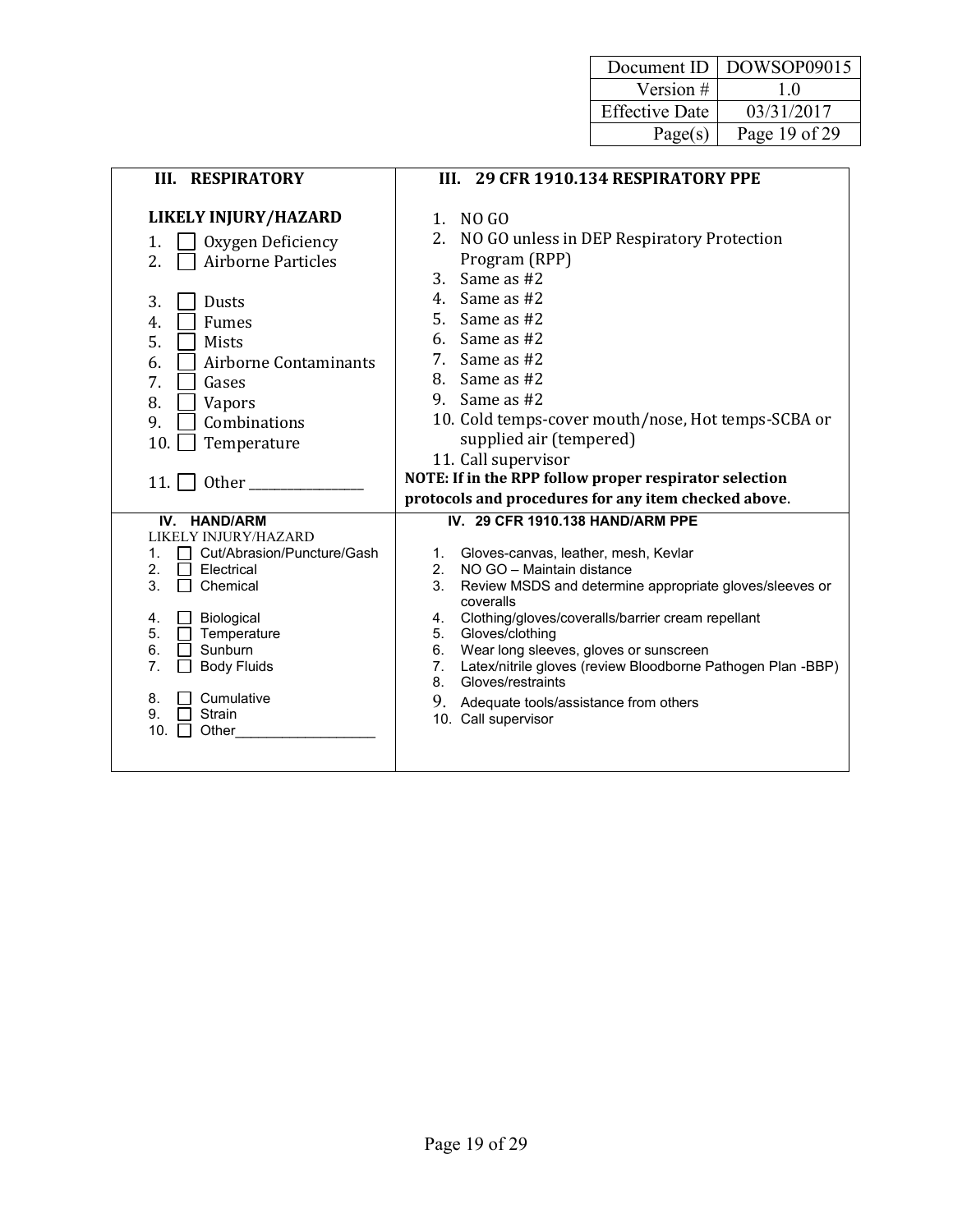| Document ID           | DOWSOP09015   |
|-----------------------|---------------|
| Version #             | 10            |
| <b>Effective Date</b> | 03/31/2017    |
| Page(s)               | Page 20 of 29 |

| <b>FOOT/LEG</b><br>V.                                                                                                                                                                                                                                                                                                                                                                                                                                                                                                                       | 29 CFR 1910.136 FOOT/LEG PPE<br>V.                                                                                                                                                                                                                                                                                                                                                                                                                                                                                                                                                                                                                                                                                                                |
|---------------------------------------------------------------------------------------------------------------------------------------------------------------------------------------------------------------------------------------------------------------------------------------------------------------------------------------------------------------------------------------------------------------------------------------------------------------------------------------------------------------------------------------------|---------------------------------------------------------------------------------------------------------------------------------------------------------------------------------------------------------------------------------------------------------------------------------------------------------------------------------------------------------------------------------------------------------------------------------------------------------------------------------------------------------------------------------------------------------------------------------------------------------------------------------------------------------------------------------------------------------------------------------------------------|
| LIKELY INJURY/HAZARD<br>Cut/Abrasion/Puncture/Gash<br>1.<br>2.<br>Electrical<br>3.<br>Chemical<br>$\perp$<br>4.<br><b>Biological</b><br>$\perp$<br>5.<br>Temperature<br>$\Box$<br>6.<br>Struck By/Against<br>7.<br>Strain<br>8.<br>Other                                                                                                                                                                                                                                                                                                    | Approved safety shoe/proper clothing<br>1.<br>NO GO - Maintain distance<br>2.<br>3.<br>Review MSDS and determine proper PPE<br>Coverall/barrier cream/repellant<br>4.<br>Insulated footwear/clothing adequate for hazard<br>5.<br>Safety shoes/adequate clothing proper<br>6.<br>techniques/assistance<br>Adequate tools/ assistance from others<br>7.<br>8.<br>Call supervisor                                                                                                                                                                                                                                                                                                                                                                   |
| <b>TORSO/WHOLE BODY</b><br>VI.<br>LIKELY INJURY/HAZARD<br>Cut/Abrasion/Puncture/Gash<br>1.<br>2.<br>Electrical<br>$\mathbf{L}$<br>3.<br>Chemical<br>$\Box$<br>4.<br>Biological<br>$\mathbf{L}$<br>5.<br>Temperature<br>Struck By/Against<br>6.<br>7.<br><b>Body Fluids</b><br>$\mathbf{L}$<br>8.<br>Strain<br>9.<br>Cumulative<br>10.<br>Slip/Trip/Fall<br>$\perp$<br>11.<br>Same Level<br>12.<br>Different Level<br>13. $\Box$<br>Entrapment<br>Immersion/Submersion/Water<br>14. □<br>15.<br>Permit Required Confined Sp.<br>16.<br>Other | 29 CFR 1910. MISC. STANDARDS<br>VI.<br>Adequate clothing<br>1.<br>NO GO - Maintain distance<br>2 <sup>1</sup><br>3.<br>Review MSDS and determine proper PPE<br>Proper clothing/barrier cream/repellant<br>4.<br>Cold-insulated jacket/coat, heat-appropriate clothing,<br>5.<br>work/rest intervals<br>Protective clothing, warning devices, guards<br>6.<br>Protective apron/coveralls review BBP Plan<br>7.<br>Proper work habit, assistance, appropriate tools<br>8.<br>Body mechanics, proper tools, workstations<br>9.<br>10. Proper footwear, harness/tether/lifeline, assistance<br>11. Same as # 10<br>12. Same as # 10<br>13. NO GO - Do not enter<br>14. Personal flotation device, tether/lifeline<br>15. NO GO<br>16. Call supervisor |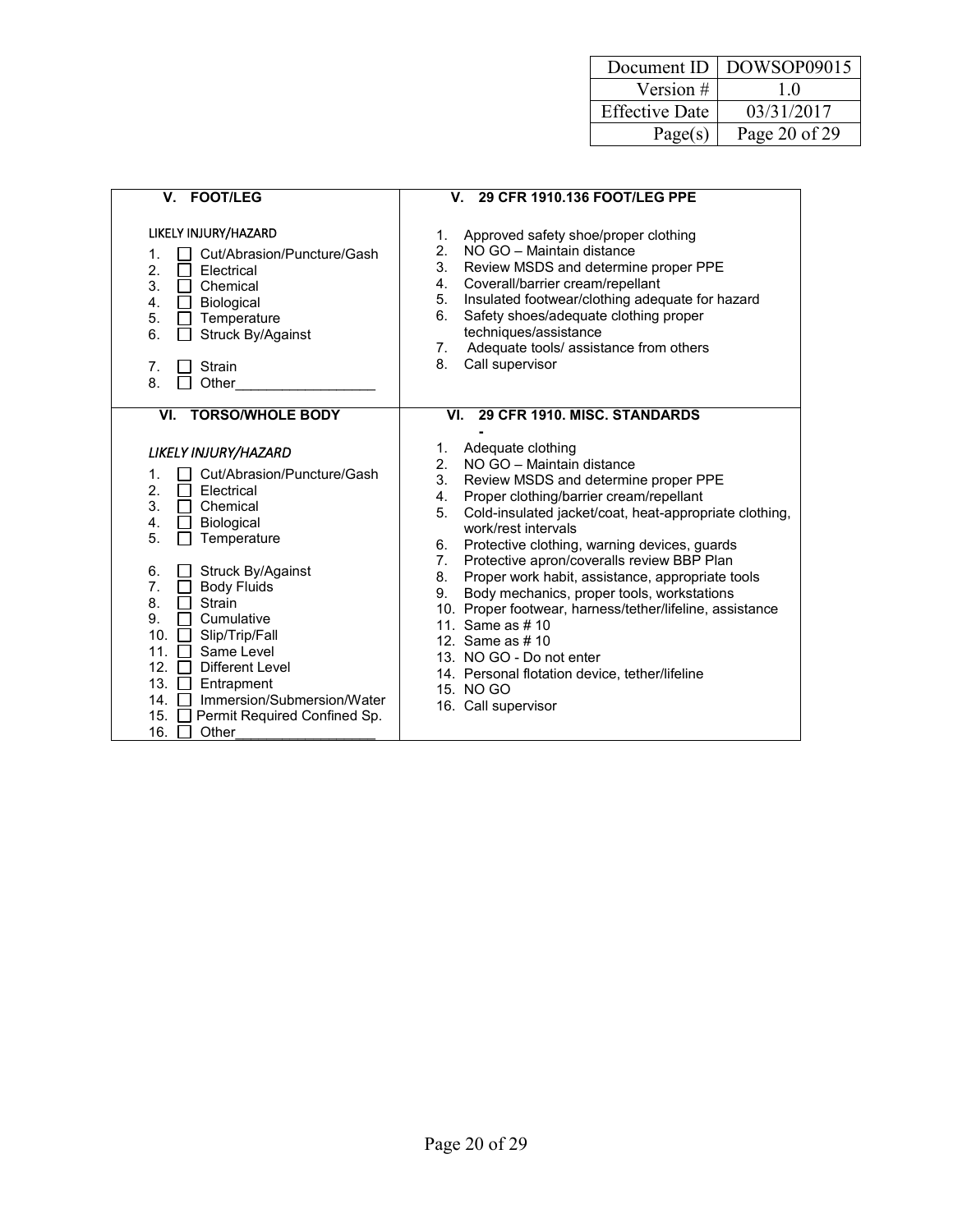| Document ID           | DOWSOP09015   |
|-----------------------|---------------|
| Version #             | 10            |
| <b>Effective Date</b> | 03/31/2017    |
| Page(s)               | Page 21 of 29 |

| VII. AUDITORY                                                                                                                                                                                                                                                            | VII. 29 CFR 1910.95 HEARING PROTECTION                                                                     |
|--------------------------------------------------------------------------------------------------------------------------------------------------------------------------------------------------------------------------------------------------------------------------|------------------------------------------------------------------------------------------------------------|
| <b>NOISE LEVEL</b><br>$\Box$ Ambient Level above 85 dBa<br>1 <sup>1</sup><br>2.<br>Impact Level above 85 dBa<br>3.<br>Other<br>NOTE: Noise level rule of thumb: If you<br>are within 2-3 feet of someone and you<br>have to yell to communicate you are<br>above 85 dba. | Appropriate NRR ear plugs or muffs<br>1.<br>2. Appropriate NRR ear plugs or muffs<br>3.<br>Call supervisor |
| <b>PART C</b>                                                                                                                                                                                                                                                            |                                                                                                            |
| GO:                                                                                                                                                                                                                                                                      | $NO$ GO: $\vert \vert$                                                                                     |
|                                                                                                                                                                                                                                                                          |                                                                                                            |
| <b>COMMENTS:</b>                                                                                                                                                                                                                                                         |                                                                                                            |
|                                                                                                                                                                                                                                                                          |                                                                                                            |
| <b>PART D</b><br><b>CERTIFICATION</b>                                                                                                                                                                                                                                    |                                                                                                            |
| Personal Protective Equipment was utilized per hazards noted or anticipated.                                                                                                                                                                                             | I certify this WORKSITE HAZARD ASSESSMENT was conducted, reviewed and/or updated. Appropriate              |
| Signature                                                                                                                                                                                                                                                                | Date                                                                                                       |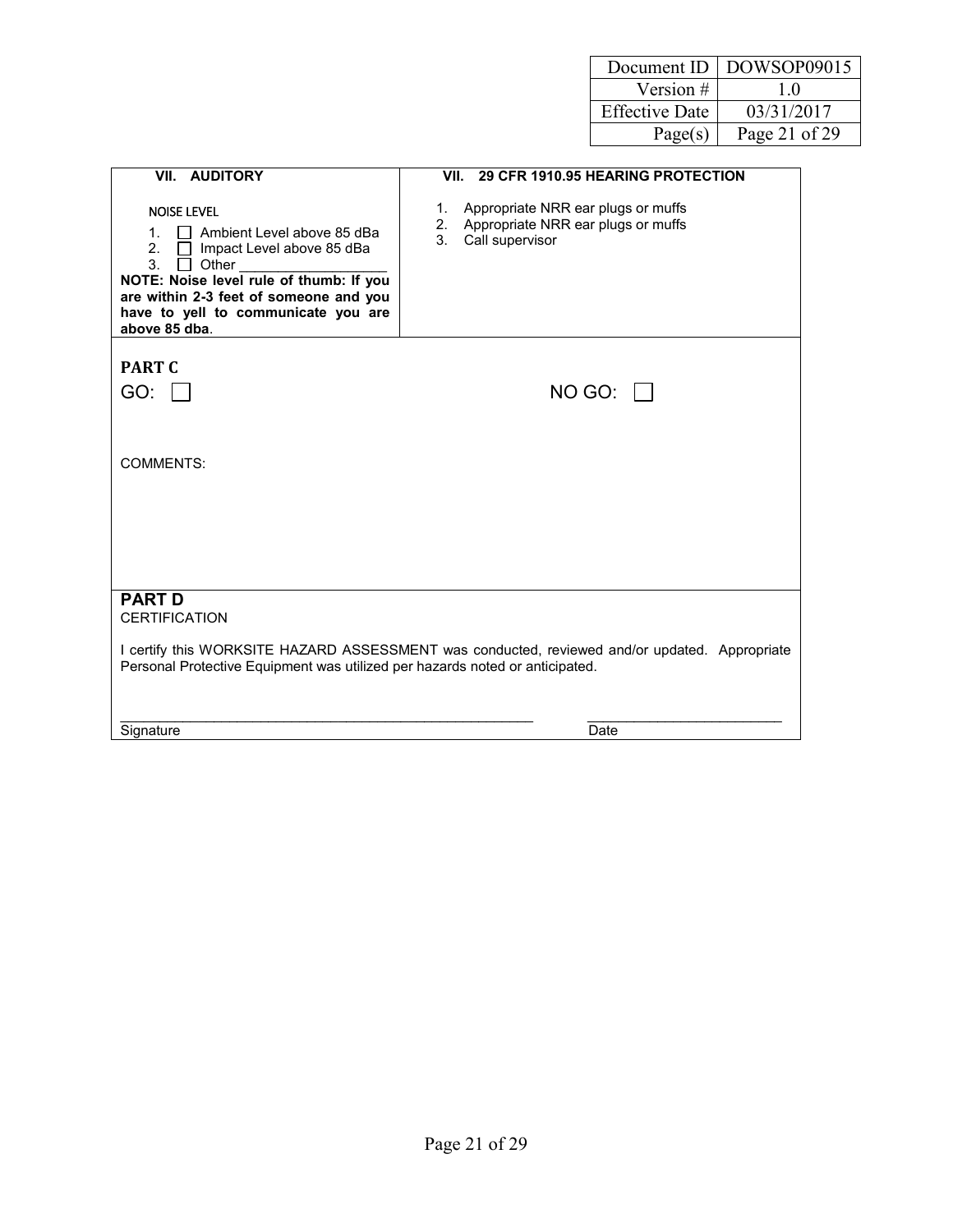| Document ID           | $\mid$ DOWSOP09015 |
|-----------------------|--------------------|
| Version #             | 10                 |
| <b>Effective Date</b> | 03/31/2017         |
| Page(s)               | Page 22 of 29      |

#### **IA-WORKERS COMPENSATION – FIRST REPORT OF INJURY OR ILLNESS**

|                      | Employer (Name & Address incl. zip)                  |                     |                                    |                          |                                      |                              | Carrier/Administrator Claim Number        |                                        |  |                                    | Report Purpose Code                 |               |              |                 |    |  |
|----------------------|------------------------------------------------------|---------------------|------------------------------------|--------------------------|--------------------------------------|------------------------------|-------------------------------------------|----------------------------------------|--|------------------------------------|-------------------------------------|---------------|--------------|-----------------|----|--|
|                      |                                                      |                     |                                    |                          |                                      |                              | Jurisdiction<br>Jurisdiction Claim Number |                                        |  |                                    |                                     |               |              |                 |    |  |
|                      |                                                      |                     |                                    |                          |                                      | <b>Insured Report Number</b> |                                           |                                        |  |                                    |                                     |               |              |                 |    |  |
| General              |                                                      |                     |                                    |                          |                                      |                              |                                           | <b>Employer's Location Address (if</b> |  |                                    |                                     |               | Location No. |                 |    |  |
|                      |                                                      |                     |                                    |                          |                                      |                              | different)                                |                                        |  |                                    |                                     |               |              |                 |    |  |
|                      | Sic Code                                             |                     |                                    | <b>Employer FEIN</b>     |                                      |                              |                                           |                                        |  |                                    |                                     | Phone No.     |              |                 |    |  |
|                      | Carrier (Name, Address & Phone Number)               |                     |                                    |                          |                                      |                              |                                           | <b>Policy Period</b>                   |  |                                    | Claims Admin (Name, Address & Phone |               |              |                 |    |  |
|                      |                                                      |                     |                                    |                          |                                      |                              |                                           |                                        |  |                                    | Number)                             |               |              |                 |    |  |
|                      |                                                      |                     |                                    |                          |                                      |                              | To                                        |                                        |  |                                    |                                     |               |              |                 |    |  |
|                      |                                                      |                     |                                    |                          |                                      |                              |                                           | Check if<br>self                       |  |                                    |                                     |               |              |                 |    |  |
|                      |                                                      |                     |                                    |                          |                                      |                              |                                           | insured                                |  |                                    |                                     |               |              |                 |    |  |
| Carrier/Claims Admin | <b>Carrier FEIN</b>                                  |                     |                                    |                          | Policy Number or Self-Insured Number |                              |                                           |                                        |  |                                    | <b>Administrator FEIN</b>           |               |              |                 |    |  |
|                      | Agent Name & Code Number                             |                     |                                    |                          |                                      |                              |                                           |                                        |  |                                    |                                     |               |              |                 |    |  |
|                      |                                                      |                     |                                    |                          |                                      |                              |                                           |                                        |  | Date Hired                         |                                     | State of Hire |              |                 |    |  |
|                      | Legal Name (Last, First,<br>Date of Birth<br>Middle) |                     |                                    |                          |                                      | Social Security Number       |                                           |                                        |  |                                    |                                     |               |              |                 |    |  |
|                      | Address (Incl. Zip)                                  |                     |                                    |                          | Sex                                  |                              | <b>Marital Status</b>                     |                                        |  | Occupation/Job Title               |                                     |               |              |                 |    |  |
|                      |                                                      |                     |                                    |                          | Male                                 | ∃                            | Unmarried/<br>Single/Div.                 |                                        |  |                                    |                                     |               |              |                 |    |  |
|                      |                                                      |                     |                                    | П<br>J.                  | Female<br>Unknow                     | $\Box$<br>□                  |                                           | Married<br>Separated                   |  | <b>Employment Status</b><br>Active |                                     |               |              |                 |    |  |
| Employee/Wage        |                                                      |                     |                                    |                          | n                                    |                              |                                           |                                        |  |                                    |                                     |               |              |                 |    |  |
|                      | Phone                                                |                     |                                    | No. of                   | Dependents                           | □                            |                                           | Unknown                                |  |                                    | <b>NCCI Class Code</b>              |               |              |                 |    |  |
|                      | Wage<br>Rate                                         |                     | Day                                | $\overline{\phantom{0}}$ | Month                                |                              | # Days Worked/WK                          |                                        |  |                                    | Full Pay for Date of                | $\mathsf{L}$  | Ye           |                 | No |  |
|                      | \$                                                   |                     | Week                               | □                        | Other                                |                              | # Hrs Worked per Day                      |                                        |  | Injury?                            | Did Salary Continue?                | П             | s<br>Ye      |                 | No |  |
|                      | Tim                                                  | Α                   | Date of                            |                          | <b>Time Occurred</b>                 | □                            | AM                                        | Last Work                              |  |                                    | Date Employer Notified              |               | s            | Date Disability |    |  |
|                      | е<br>Em                                              | М<br>$\overline{P}$ | Injury or<br>Illness               |                          |                                      | $\overline{\phantom{0}}$     | PM                                        | Date                                   |  |                                    |                                     |               | Began        |                 |    |  |
|                      | ploy<br>ee                                           | м                   |                                    |                          |                                      |                              |                                           |                                        |  |                                    |                                     |               |              |                 |    |  |
|                      | <b>Beg</b><br>an                                     |                     |                                    |                          |                                      |                              |                                           |                                        |  |                                    |                                     |               |              |                 |    |  |
|                      | Wor<br>k                                             |                     |                                    |                          |                                      |                              |                                           |                                        |  |                                    |                                     |               |              |                 |    |  |
| Occurrence           |                                                      |                     |                                    |                          |                                      |                              |                                           |                                        |  |                                    |                                     |               |              |                 |    |  |
|                      |                                                      |                     | Employer Contact Name/Phone Number |                          |                                      |                              |                                           | Type of Illness/Injury                 |  |                                    | Part of Body Affected               |               |              |                 |    |  |
|                      |                                                      |                     | Did Injury/Illness Exposure        |                          | Yes<br>⊠                             |                              | Type of Illness/Injury Code               |                                        |  | Part of Body Affected Code         |                                     |               |              |                 |    |  |
|                      | Occur on Employer's<br>Premises?                     |                     |                                    |                          | □<br>No                              |                              |                                           |                                        |  |                                    |                                     |               |              |                 |    |  |
|                      |                                                      |                     |                                    |                          |                                      |                              |                                           |                                        |  |                                    |                                     |               |              |                 |    |  |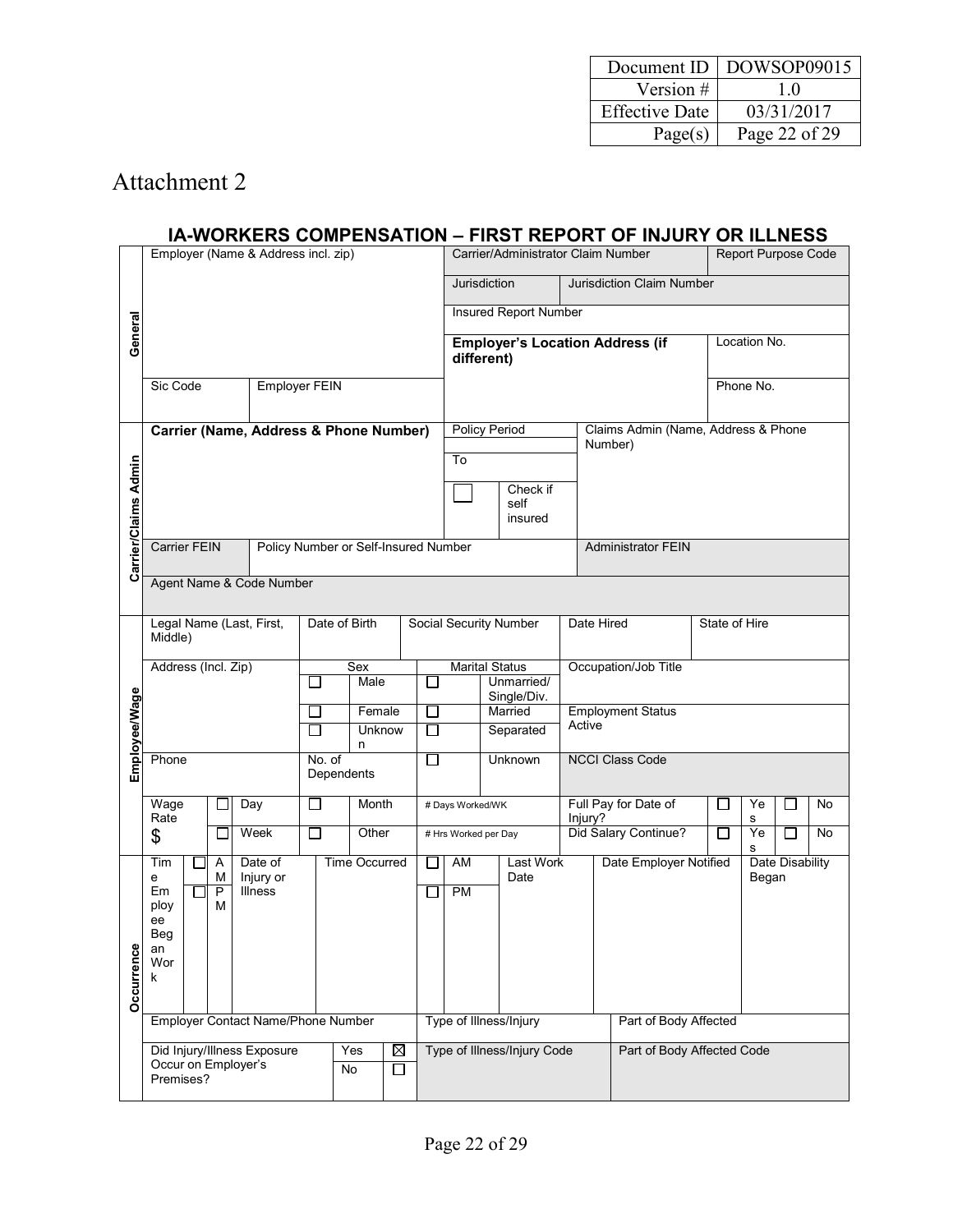| Document ID           | DOWSOP09015   |
|-----------------------|---------------|
| Version #             | 10            |
| <b>Effective Date</b> | 03/31/2017    |
| Page(s)               | Page 23 of 29 |

|           | Department or location where accident or illness<br>exposure occurred                            |                         |                           | All Equipment, Materials, or Chemicals Employee was using when<br>accident or illness exposure occurred.                                                                                                                   |                                                                                                                                                                                |   |         |        |              |  |  |  |  |
|-----------|--------------------------------------------------------------------------------------------------|-------------------------|---------------------------|----------------------------------------------------------------------------------------------------------------------------------------------------------------------------------------------------------------------------|--------------------------------------------------------------------------------------------------------------------------------------------------------------------------------|---|---------|--------|--------------|--|--|--|--|
|           | Specific Activity the Employee was engaged in when<br>the accident or illness exposure occurred. |                         |                           | Work Process the Employee Was Engaged in when accident or<br>illness exposure occurred.                                                                                                                                    |                                                                                                                                                                                |   |         |        |              |  |  |  |  |
|           |                                                                                                  |                         |                           | How injury or illness/abnormal health condition occurred. Describe the sequence of events and include<br>Cause of Injury<br>any objects or substances that directly injured the employee or made the employee ill.<br>Code |                                                                                                                                                                                |   |         |        |              |  |  |  |  |
|           | Date Returned to<br>Work                                                                         | If Fatal, Date of Death |                           | Were Safeguards or Safety Equipment<br>Provided?                                                                                                                                                                           |                                                                                                                                                                                | ⊠ | Ye<br>s |        | N<br>$\circ$ |  |  |  |  |
|           |                                                                                                  |                         |                           | Were they used?                                                                                                                                                                                                            |                                                                                                                                                                                | ⊠ | Ye<br>s | $\Box$ | N<br>$\circ$ |  |  |  |  |
| Treatment | Physician/Health Care Provider<br>(Name & Address)                                               |                         | Hospital (Name & Address) |                                                                                                                                                                                                                            | <b>Initial Treatment</b><br>No Medical Treatment<br>Minor: By Employer<br>⊠<br>$\overline{2}$<br>Minor Clinic/Hosp<br>3<br><b>Emergency Care</b><br>Hospitalized > 24 hr.<br>4 |   |         |        |              |  |  |  |  |
| Other     | Witness to Accident (Name & Phone Number)                                                        |                         |                           |                                                                                                                                                                                                                            | Future Major Medical/Lost<br>5<br>$\mathbf{1}$<br><b>Time Anticipated</b>                                                                                                      |   |         |        |              |  |  |  |  |
|           | Date Administrator<br>Notified                                                                   | Date<br>Prepared        | Preparer's Name & Title   |                                                                                                                                                                                                                            | Preparer's Phone Number                                                                                                                                                        |   |         |        |              |  |  |  |  |
|           | SEE NEXT PAGE FOR IMPORTANT STATE INFORMATION/SIGNATURE<br>IA-1 (2/95)                           |                         |                           |                                                                                                                                                                                                                            |                                                                                                                                                                                |   |         |        |              |  |  |  |  |
|           | REPRINTED WITH PERMISSION OF IAIABC                                                              |                         |                           |                                                                                                                                                                                                                            |                                                                                                                                                                                |   |         |        |              |  |  |  |  |

#### **EMPLOYEE SIGNATURE:**

**IA-1 (2-95)**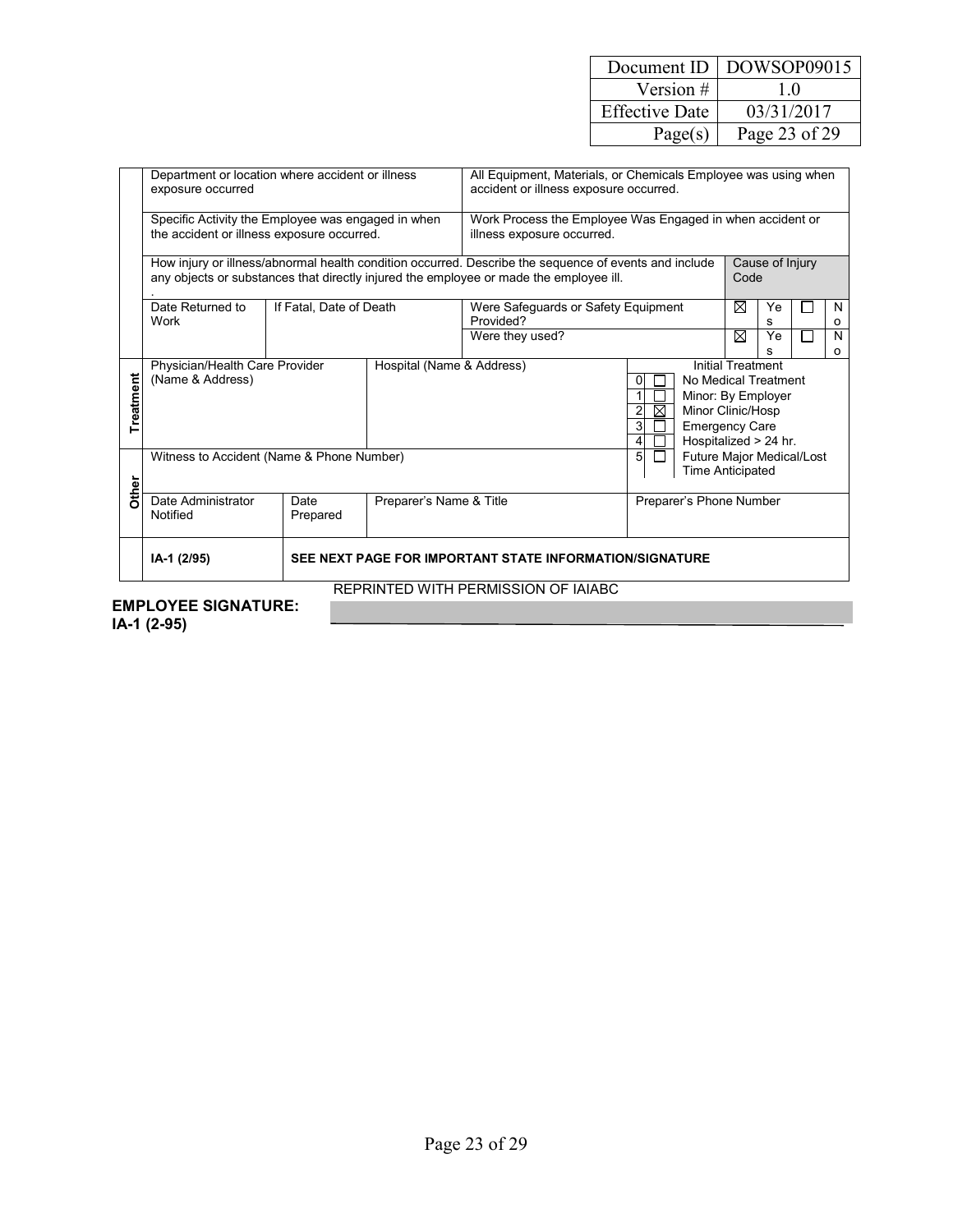| Document ID           | $\mid$ DOWSOP09015 |
|-----------------------|--------------------|
| Version #             | 10                 |
| <b>Effective Date</b> | 03/31/2017         |
| Page(s)               | Page 24 of 29      |

#### **Containers and Supplies**

#### **Containers**

- 1000 (or 950) ml amber glass jars
	- o Used for collection of water for analysis of pesticides, herbicides and caffeine
- 1000 ml Boston Rounds (HDPE)
	- o Used for the collection of nutrients, bulk (NO3-N, NO2-N and major anions) parameters and total and dissolved metals analysis.
- 40ml amber glass pre-preserved with HCl
- o Used for collection of volatile organic compounds (VOCs).
- 120ml amber glass
	- o Used for collection of glyphosate.
- 250ml HDPE wide mouth jar or bottle
	- o Used for Alkalinity fill completely leaving no head space
- Bacteria sample containers
- Radionuclides sample containers

#### **Preservatives**

- Sulfuric Acid
	- o Concentrated (98%) sulfuric acid (in 2ml vials) is used to preserve samples collected for Nutrients (NH3, TKN, TOC, and Total Phosphorus) analysis.
- Nitric Acid
	- o A 70% concentration of nitric acid (in 2ml vials) is used to preserve samples collected for dissolved and total metals analysis.
- Hydrochloric Acid
	- o 5 ml plastic vials of 1:1 concentration hydrochloric acid used to preserve Herbicides/Caffeine

#### **Other Supplies**

- Field meters for pH and conductivity
- Camera
- $\bullet$  Gloves
- $-$  GPS
- Filters and filtering apparatus
- Coolers with Ice
- Maps
- Field Sheets
- $\bullet$  COCs
- DI water
- Teflon bucket and ropes
- RAD alert meter
- Compass
- Flashlight
- Level
- Binoculars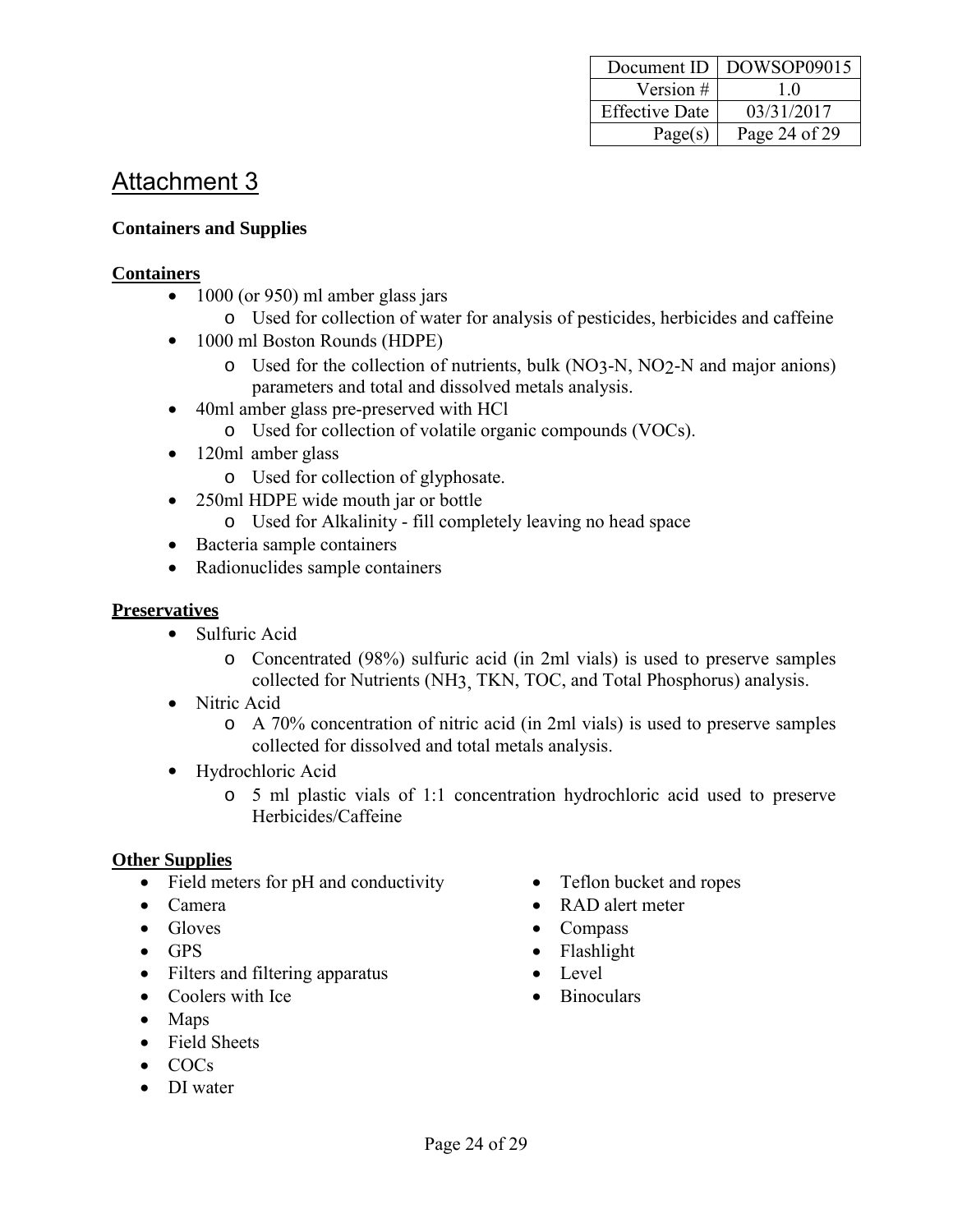|                       | Document ID   DOWSOP09015 |
|-----------------------|---------------------------|
| Version #             | 10                        |
| <b>Effective Date</b> | 03/31/2017                |
| Page(s)               | Page 25 of 29             |

## Bacteria Laboratory Bench Sheet

| Bacteria Lab Bench Sheet<br>Month/Year: |                         | Method:<br>SM9223 | Page<br>$\circ$ of         |                            |                   |           |                  |        | <b>TOTAL</b><br><b>COLIFORM</b> |                  |                  | E. coli       | Calcula<br>ted<br>ctu/100 |
|-----------------------------------------|-------------------------|-------------------|----------------------------|----------------------------|-------------------|-----------|------------------|--------|---------------------------------|------------------|------------------|---------------|---------------------------|
|                                         |                         |                   |                            |                            |                   | Analyst   | 24 Hrs           |        |                                 |                  | 24 Hrs           |               | mL                        |
| <b>Collection Info</b>                  | Collector<br>(initials) | Analysis<br>Info  | Sample ID/Sample<br>Source | Sample<br>Info             | Date/Time<br>Read | (initials | L<br>$\mathsf C$ | S<br>C | ctu/10<br>0 <sub>mL</sub>       | L<br>$\mathsf C$ | S<br>$\mathsf C$ | cfu/100<br>mL | (dilutio<br>ns)           |
| Sample #:<br>16001                      |                         | Date:             |                            | Volume:                    | Date:             |           |                  |        |                                 |                  |                  |               |                           |
| Coll. Date:                             |                         | Time:             |                            | <b>Dilution</b><br>Factor: | Time:             |           |                  |        |                                 |                  |                  |               |                           |
| Coll. Time:                             |                         | Analyst:          |                            |                            |                   |           |                  |        |                                 |                  |                  |               |                           |
| Sample #:<br>16002                      |                         | Date:             |                            | Volume:                    | Date:             |           |                  |        |                                 |                  |                  |               |                           |
| Coll. Date:                             |                         | Time:             |                            | <b>Dilution</b><br>Factor: | Time:             |           |                  |        |                                 |                  |                  |               |                           |
| Coll. Time:                             |                         | Analyst:          |                            |                            |                   |           |                  |        |                                 |                  |                  |               |                           |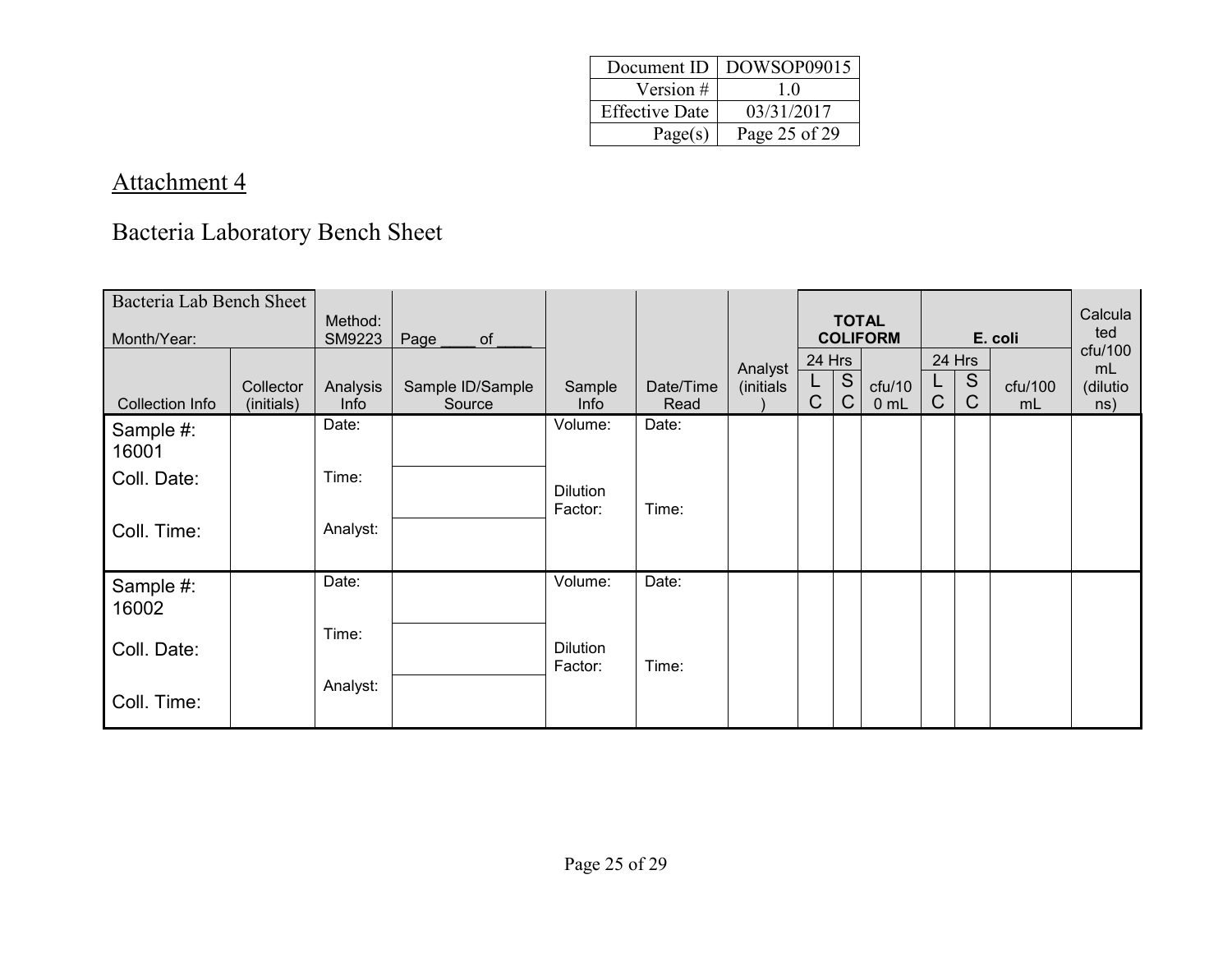| Document ID           | DOWSOP09015   |
|-----------------------|---------------|
| Version #             | 10            |
| <b>Effective Date</b> | 03/31/2017    |
| Page(s)               | Page 26 of 29 |

Groundwater Chain of Custody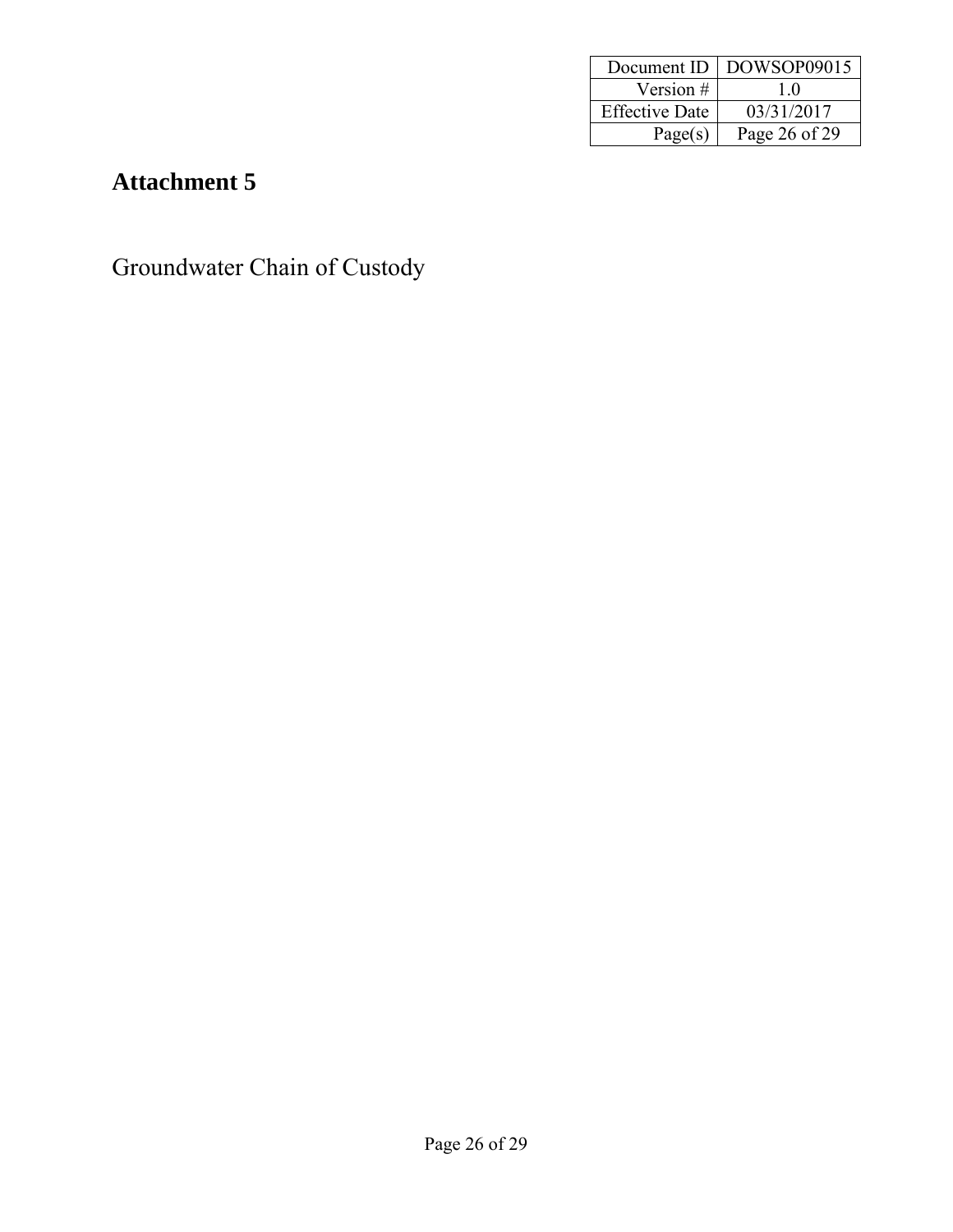|                       | Document ID   DOWSOP09015 |
|-----------------------|---------------------------|
| Version #             | 10                        |
| <b>Effective Date</b> | 03/31/2017                |
| Page(s)               | Page 27 of 29             |

#### **CHAIN OF CUSTODY RECORD ENERGY AND ENVIRONMENT CABINET DIVISION OF WATER - WATERSHED MANAGEMENT BRANCH - GROUNDWATER SECTION**

Billing Codes:  $\Box$  (Groundwater), WPC0603Z,  $\Box$  (Drillers Program) 1300BACO,  $\Box$  (Pesticides MOA) PC0400Z-

 $A948, \Box$  Other:

| <b>Site Identification</b> (Check if One-time site) | <b>Collection Date/Time</b> | <b>Field Measurements</b>                                      |
|-----------------------------------------------------|-----------------------------|----------------------------------------------------------------|
| Location:                                           | Date:                       | pH<br><b>SU</b>                                                |
| County:                                             |                             | Specific Conductance $\mu S$                                   |
|                                                     | Time:                       | $^{\circ}$ C<br>Temperature                                    |
| AKGWA #:                                            |                             | Discharge (units)                                              |
| $AI \#$ :<br>Incident $#$ :                         | Weather:                    | Dissolved Oxygen mg/L Turbidity NTU                            |
|                                                     |                             | Barometric Pressure _________ in/Hg H <sub>2</sub> S _____ ppm |
| Lat.:<br>$Elev.:$ ft<br>Long. $\colon$              |                             | Methane % LEL                                                  |

Sampler  $ID(s)$ :

| <b>Division for Environmental Services Samples</b> |                             |                                                     |                                                                                                                      |
|----------------------------------------------------|-----------------------------|-----------------------------------------------------|----------------------------------------------------------------------------------------------------------------------|
| <b>Analysis</b><br><b>Requested</b>                | <b>Container Size, Type</b> | <b>Preservation Method</b>                          | <b>Parameters</b>                                                                                                    |
|                                                    | 1000 mL HDPE Boston Round   | Cool to $4^{\circ}$ C                               | <b>Bulk Parameters:</b><br>Chloride, Conductivity, Fluoride, Nitrate-N, Nitrite-N, pH,<br>Sulfate, TSS, TDS, Ortho-P |
|                                                    | 1000 mL HDPE Boston Round   | $H_2SO_4$ Cool to 4 $^{\circ}$ C                    | <b>Nutrients:</b><br>NH <sub>3</sub> / TKN / TOC/Total Phosphorous                                                   |
|                                                    | 1000 mL HDPE Boston Round   | Filtered, HNO <sub>3</sub> Cool to 4 <sup>o</sup> C | <b>Dissolved Metals by ICP:</b><br>Plus: Arsenic, Lead, Mercury, Selenium                                            |
|                                                    | 1000 mL HDPE Boston Round   | $HNO3$ Cool to 4 $°C$                               | <b>Total Metals by ICP:</b><br>plus Arsenic, Lead, Mercury, Selenium                                                 |
|                                                    | 1000 mL Amber Glass         | Cool to $4^{\circ}$ C                               | <b>NP Pesticides/Pesticides/PCBs</b><br>Methods 507/508                                                              |
|                                                    | 1000 mL Amber Glass         | 5 ml HCl Cool to 4°C                                | <b>Herbicides/Caffeine</b>                                                                                           |
|                                                    | 250 mL HDPE Wide Mouth      | Cool to $4^{\circ}$ C<br><b>NO HEAD SPACE</b>       | <b>Alkalinity</b>                                                                                                    |
|                                                    | Three - 40 mL Amber Glass   | 50% HCL Cool to 4°C                                 | <b>VOCs</b>                                                                                                          |
|                                                    | 125 mL Amber Glass          | Cool to $4^{\circ}$ C                               | <b>Glyphosate</b>                                                                                                    |
|                                                    | Two - 1000 mL Amber Glass   | 5 ml HCl Cool to 4°C                                | <b>Duplicate</b> (only collect if requested)                                                                         |
|                                                    | Three $-40$ mL Amber Glass  | 50% HCl Cool to $4^{\circ}$ C                       | <b>Dissolved Gases:</b><br>Butane, Ethane, Methane, Propane                                                          |
|                                                    |                             |                                                     |                                                                                                                      |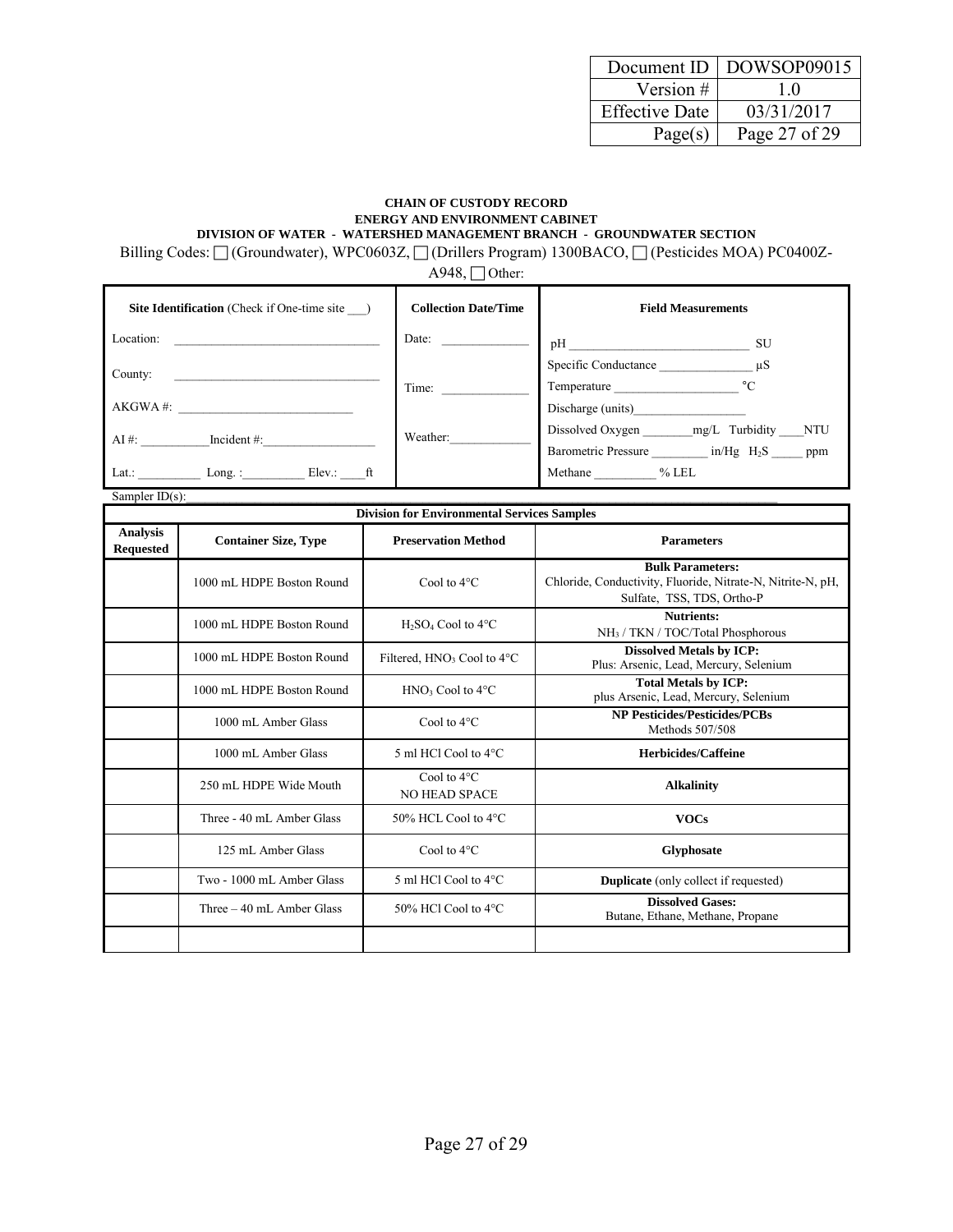|                       | Document ID   DOWSOP09015 |
|-----------------------|---------------------------|
| Version $#$           | 10                        |
| <b>Effective Date</b> | 03/31/2017                |
| Page(s)               | Page 28 of 29             |

┑

| Signatures:                                          |                  |                                 |  |
|------------------------------------------------------|------------------|---------------------------------|--|
|                                                      |                  |                                 |  |
|                                                      |                  |                                 |  |
|                                                      |                  |                                 |  |
|                                                      |                  | Date: Time:                     |  |
| Relinquished by:                                     |                  |                                 |  |
|                                                      |                  | Date: Time:                     |  |
|                                                      |                  | DISCARD SAMPLES UPON COMPLETION |  |
| <b>Preservatives:</b>                                | <b>Comments:</b> |                                 |  |
| $H2SO4$ (Expiration Date)                            |                  |                                 |  |
| HNO <sub>3</sub><br>(Expiration Date)                |                  |                                 |  |
| $HCl$ <sub><math>-</math></sub><br>(Expiration Date) |                  |                                 |  |

| <b>Preparation Date/Time</b>    | <b>Billing Code</b>            |  |  |  |  |
|---------------------------------|--------------------------------|--|--|--|--|
| Date: $\qquad \qquad$           |                                |  |  |  |  |
|                                 | (Groundwater) WPC0603Z         |  |  |  |  |
|                                 | (Drillers Program) 1300BACO    |  |  |  |  |
| Trip Blank Id.: Trip Blank Id.: | T(Pesticides MOA) PC0400Z-A948 |  |  |  |  |
|                                 |                                |  |  |  |  |
|                                 |                                |  |  |  |  |
| <b>Site Identification</b>      |                                |  |  |  |  |
| <b>TRIP BLANK FOR:</b>          |                                |  |  |  |  |
|                                 |                                |  |  |  |  |
|                                 |                                |  |  |  |  |
|                                 |                                |  |  |  |  |
|                                 |                                |  |  |  |  |
|                                 |                                |  |  |  |  |

Field Sampler ID:

Г